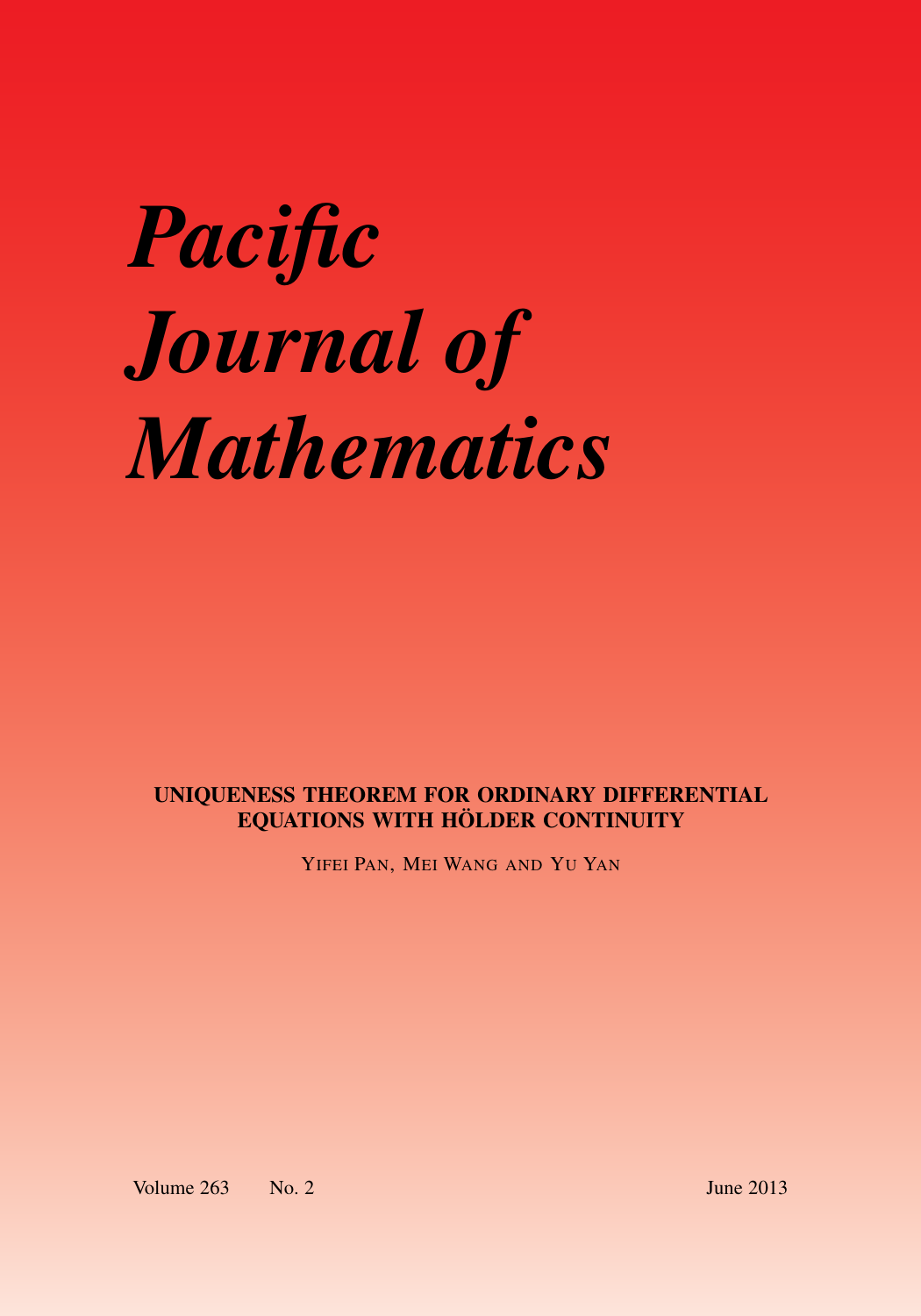### UNIQUENESS THEOREM FOR ORDINARY DIFFERENTIAL EQUATIONS WITH HÖLDER CONTINUITY

YIFEI PAN, MEI WANG AND YU YAN

We study ordinary differential equations of the type  $u^{(n)}(t) = f(u(t))$ , with initial conditions  $u(0) = u'(0) = \cdots = u^{(m-1)}(0) = 0$  and  $u^{(m)}(0) \neq 0$ , where  $m \geq n$ ; no additional assumption is made on *f*. We establish some uniqueness results and show that *f* is always Hölder continuous.

#### 1. Introduction

The question of finding criteria for the uniqueness of solutions has been a constant theme in the study of ordinary differential equations for a very long time, and a wealth of results have been established. The one most quoted in textbooks is perhaps the Lipschitz uniqueness theorem, which states that in the equation  $y^{(n)}(x) = f(x, y, y', \dots, y^{(n-1)})$ , if the function  $f(x, z_1, z_2, \dots, z_n)$  is Lipschitz continuous with respect to  $z_1, z_2, \ldots, z_n$ , then the initial value problem has a unique local solution. Generally speaking, to ensure the uniqueness of solutions to an ODE, we need to assume some condition on the function *f* besides continuity, the Lipschitz condition being one example. Most of the research in this topic has been devoted to finding the appropriate condition, and there are many nice results, such as the classical theorems by Peano, Osgood, Montel and Tonelli, and Nagumo. An extensive and systematic treatment of the available results is provided in [\[Agarwal](#page-21-0) [and Lakshmikantham 1993\]](#page-21-0).

In this paper, we approach the uniqueness problem from a different perspective and relate it to the unique continuation problem. We study autonomous ODEs of the type  $u^{(n)}(t) = f(u(t))$ , where  $u \in C^{\infty}([0, 1])$  and no additional assumption is made on the function *f* .

If we assume the initial conditions  $u(0) = u'(0) = \cdots = u^{(n-1)}(0) = 0$ , the solution is not unique. The following is a trivial example.

<span id="page-1-0"></span>**Example 1.**  $u(t) = t^3$  satisfies  $u''(t) = 6u^{1/3}$  and  $u(0) = u'(0) = 0$ . Another solution to this initial value problem is  $u \equiv 0$ .

The research of Yu Yan was partially supported by the Scholar in Residence program at Indiana University–Purdue University Fort Wayne.

*MSC2010:* 34A12.

*Keywords:* uniqueness of solutions, ordinary differential equations.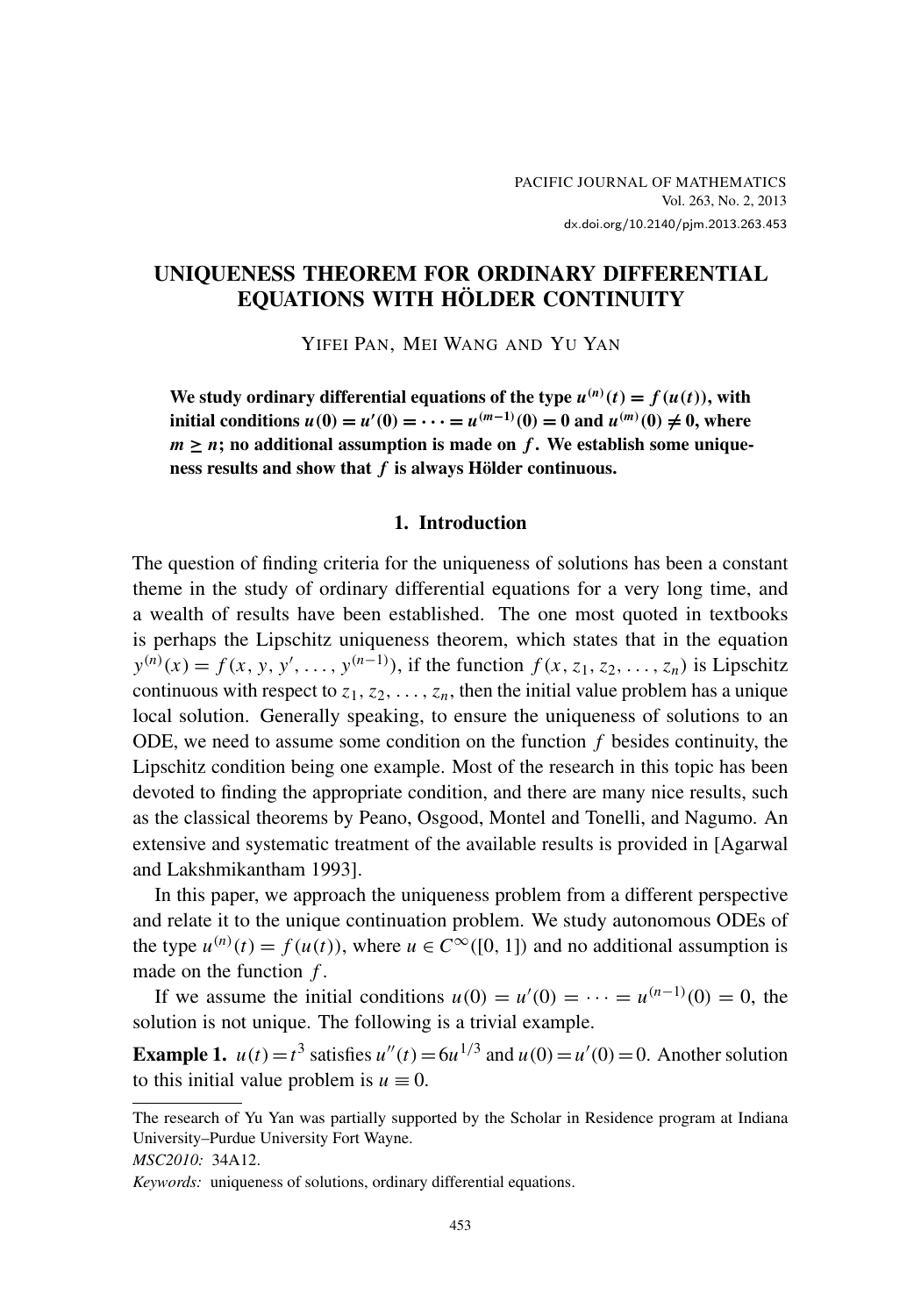It is no surprise that uniqueness fails in this example, because the function  $f(u) = 6u^{1/3}$  has fairly strong singularity at 0. From another perspective, this example shows that if a solution and its derivatives up to order  $n - 1$  all vanish at 0, it is not guaranteed to be the zero function. On the other hand, even if all its derivatives vanish at 0, the solution still may not be identically 0.

Example 2. The function

<span id="page-2-0"></span>
$$
u(t) = \begin{cases} e^{-1/t} & 0 < t \le 1, \\ 0 & t = 0 \end{cases}
$$

is in  $C^{\infty}$  ([0, 1]), and

(1) 
$$
u^{(k)}(0) = 0 \quad \text{for all} \quad k \in \mathbb{N}.
$$

Let

$$
f(s) = \begin{cases} s(\ln s)^2 & s > 0, \\ 0 & s = 0. \end{cases}
$$

Then  $u(t)$  satisfies the equation

<span id="page-2-1"></span>
$$
u'=f(u).
$$

However, this equation has another solution,  $u \equiv 0$ , which also satisfies [\(1\).](#page-2-0)

This function  $u(t)$  is also a classical example in the study of the unique continuation problem, which asks when we can conclude that a function is locally identically zero if its derivatives all vanish at a point. Here is one result in this line:

<span id="page-2-2"></span>**Theorem 1.1** [\[Pan and Wang 2008\]](#page-21-1). *Let*  $g(x) \in C^\infty([a, b])$ , 0 ∈ [*a*, *b*], *and* 

(2) 
$$
|g^{(n)}(x)| \le C \sum_{k=0}^{n-1} \frac{|g^{(k)}(x)|}{|x|^{n-k}}, \qquad x \in [a, b]
$$

*for some constant C and some n* ≥ 1*. Then*

$$
g^{(k)}(0) = 0 \quad \text{for all} \quad k \ge 0
$$

*implies*

$$
g \equiv 0 \quad on \quad [a, b].
$$

The order of singularity of  $|x|$  at 0 in [\(2\),](#page-2-1) that is,  $n - k$ , is sharp, as one example in [\[Pan and Wang 2008\]](#page-21-1) shows. This theorem is crucial to the proof of our main theorem below.

The previous two examples suggest that to guarantee uniqueness near 0, the solution needs to vanish to sufficiently high order, but not to the infinite order. So we assume that it satisfies the initial conditions  $u(0) = u'(0) = \cdots = u^{(m-1)}(0) = 0$ and  $u^{(m)}(0) = a \neq 0$ , where  $m \geq n$ . That is, the order of the lowest nonvanishing derivative of *u* at 0 is no less than the order of the equation. From the equation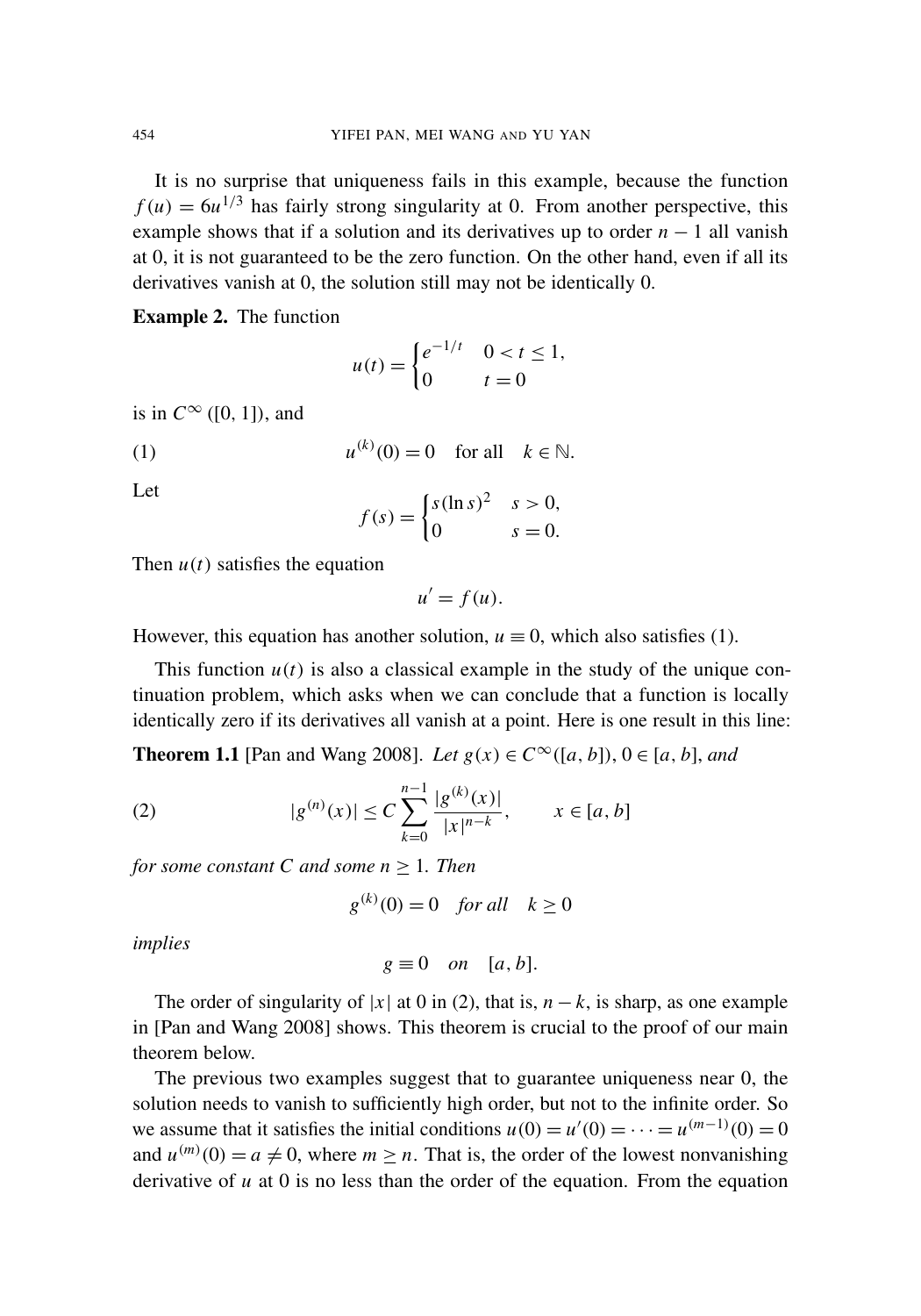it is not difficult to see that *f* is differentiable away from 0; however, it is not differentiable at 0, as shown by [Example 1](#page-1-0) with  $m = 3$ .

Due to the lack of information about the regularity of  $f$ , the available uniqueness theory no longer applies to this type of equation. We will show that because *u* has sufficiently high vanishing order at 0, such solutions are unique near 0. Specifically, we have the following result.

<span id="page-3-0"></span>**Theorem 1.2.** *Let*  $u(t) \in C^{\infty}([0, 1))$  *be a solution of the differential equation* 

<span id="page-3-2"></span><span id="page-3-1"></span>(3) 
$$
u^{(n)}(t) = f(u(t)),
$$

*where n* ≥ 1 *and f is a function. Assume that u satisfies*

(4) 
$$
u(0) = u'(0) = \cdots = u^{(m-1)}(0) = 0
$$
 and  $u^{(m)}(0) = a \neq 0$ ,

*with*  $m \geq n$ . Then such a solution  $u(t)$  is unique for t near 0.

The proof of [Theorem 1.2](#page-3-0) is carried out in two steps. First, we show the following result concerning the derivatives of *u* at 0.

<span id="page-3-3"></span>Lemma 1.3. *Let u*(*t*) *be a solution that satisfies Equations* [\(3\)](#page-3-1) *and* [\(4\)](#page-3-2)*. The derivative of u at* 0 *of any order equal to or higher than m, that is,*  $u^{(k)}(0)$  *for any*  $k \ge m$ *, depends only on m*, *n*, *and the behavior of the function f near* 0*.*

In the second step, suppose there are two solutions  $u$  and  $v$ , both satisfying [\(3\)](#page-3-1) and [\(4\);](#page-3-2) then by [Lemma 1.3,](#page-3-3) the function  $u(t) - v(t)$  and all its derivatives vanish at 0. Making use of [Theorem 1.1,](#page-2-2) we can show that  $u - v \equiv 0$ .

Typically, for an *n*-th order ODE, we need only *n* initial conditions. [Theorem 1.1](#page-2-2) shows that in some sense, the lack of information about *f* can be compensated by assuming additional derivative information at the initial point.

Interestingly, it turns out that the solution is unique as long as the vanishing order is no less than the order of the equation, but the actual vanishing order and the value of the lowest nonzero derivative are not essential.

<span id="page-3-4"></span>**Theorem 1.4.** *Suppose*  $u_1$  *and*  $u_2$  *are two solutions of* [\(3\)](#page-3-1) *that satisfy* 

(5) 
$$
u_1(0) = u'_1(0) = \dots = u_1^{(m-1)}(0) = 0, \qquad u_1^{(m)}(0) = a \neq 0
$$

*and*

(6) 
$$
u_2(0) = u'_2(0) = \dots = u_2^{(l-1)}(0) = 0, \qquad u_2^{(l)}(0) = b \neq 0,
$$

*where*  $m, l \geq n$ . Then  $m = l, a = b$ , and  $u_1 \equiv u_2$  for small t.

The proof of [Lemma 1.3](#page-3-3) will be given in [Section 2,](#page-5-0) and the proofs of Theorems [1.2](#page-3-0) and [1.4](#page-3-4) will be given in [Section 3.](#page-16-0)

Naturally, we would like to ask if the result still holds if one of the solutions in [Theorem 1.4](#page-3-4) has vanishing order lower than *n*, the order of the equation.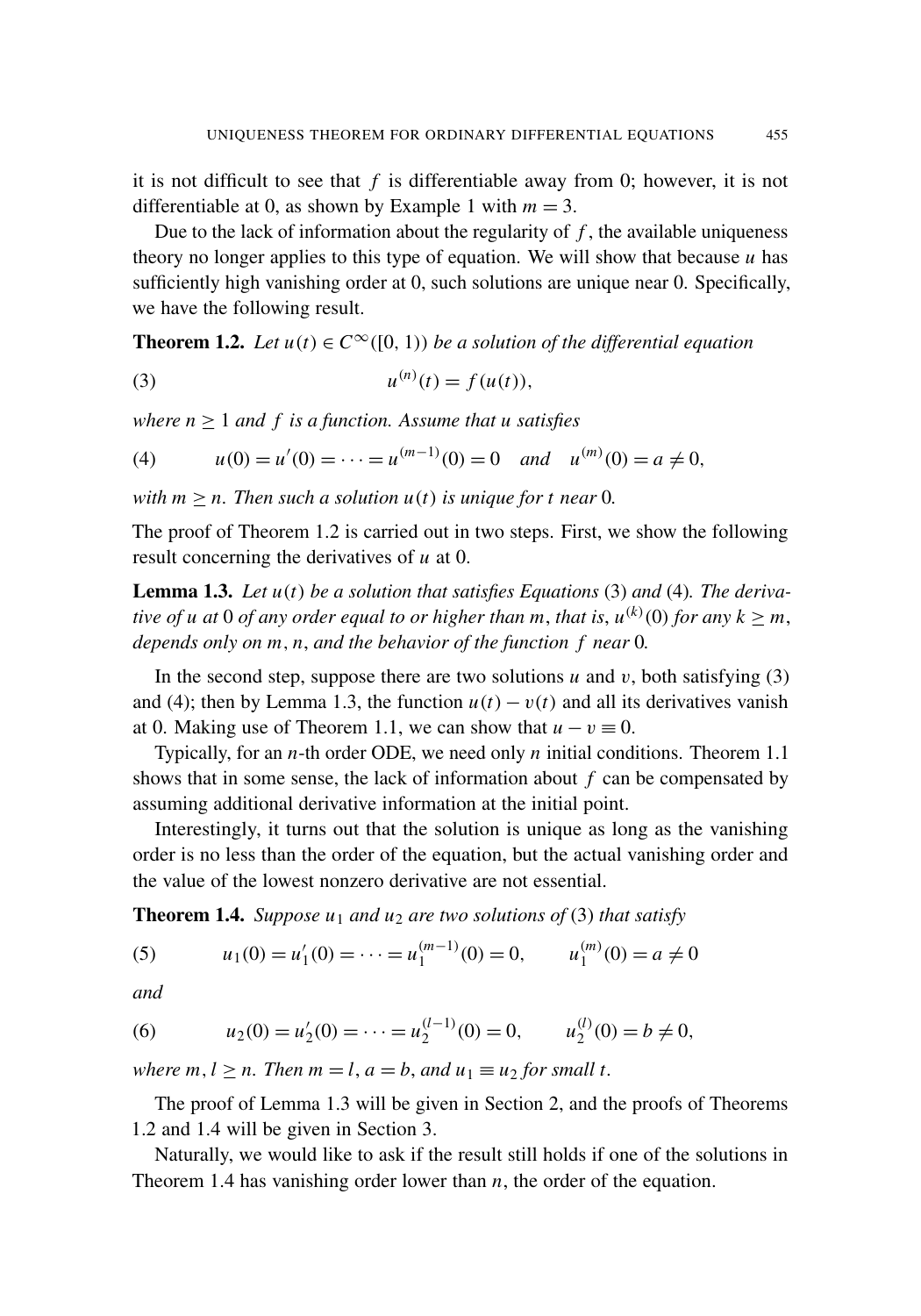**Conjecture.** *Suppose* [\(3\)](#page-3-1) *has a solution*  $u(t)$  *that satisfies* [\(4\)](#page-3-2) *with*  $m \ge n$ *. Then it cannot possess another solution* v(*t*) *that satisfies initial conditions*

$$
v(0) = v'(0) = \dots = v^{(l-1)}(0) = 0
$$
 and  $v^{(l)}(0) = b \neq 0$ ,

*where*  $l < n$ .

We can show that this conjecture is true if  $m = n + 1$  or *l* and *m* are relatively prime. However, there are some difficulties in the general case and we have not been able to prove the full conjecture.

Although in Theorems [1.2](#page-3-0) and [1.4](#page-3-4) we do not need to make any assumptions about the function *f* , we can actually obtain interesting information about it. Suppose there is a function  $u(t)$  that satisfies Condition [\(4\);](#page-3-2) then as shown in [Section 2,](#page-5-0) locally *t* can be expressed as a function of *u*, and therefore we can express  $u^{(n)}(t)$ locally as a function *f* of *u*, so  $u^{(n)}(t) = f(u)$ . The next theorem shows that the function *f* is Hölder continuous in an interval [0,  $\delta$ ] for small  $\delta > 0$ .

<span id="page-4-0"></span>Theorem 1.5. *Suppose a function u*(*t*) *satisfies Condition* [\(4\);](#page-3-2) *then [Equation](#page-3-1)* (3) *holds for some function*  $f$ , *where*  $m \ge n$  *and there is a constant*  $\delta > 0$  *such that*  $f$  *is uniformly Hölder continuous in the interval* [0, δ]*.*

This theorem is proved after [Theorem 1.4](#page-3-4) in [Section 3.](#page-16-0)

A summary of Theorems [1.2](#page-3-0) and [1.5](#page-4-0) is that any smooth function of finite order vanishing at 0 is a unique local solution of a differential equation in the form of [Equation \(3\),](#page-3-1) where *f* is differentiable in the interior and uniformly Hölder continuous up to the boundary.

In Theorems [1.2](#page-3-0) and [1.4,](#page-3-4) the high-order vanishing condition [\(4\)](#page-3-2) allows us to obtain uniqueness results without any extra assumption on *f* . This phenomenon is only found in autonomous equations like [\(3\).](#page-3-1) For general ODEs of the form

$$
\frac{d^n u}{dt^n} = f\left(t, u, \frac{du}{dt}, \dots, \frac{d^{n-1}u}{dt^{n-1}}\right),
$$

such results cannot be expected because there is more than one expression for *f* . For example:

**Example 3.** Let  $u(t) = t^4$ . It satisfies the initial conditions

$$
u(0) = u'(0) = u''(0) = u^{(3)}(0) = 0
$$
 and  $u^{(4)}(0) = 24$ .

Its derivatives are

$$
u'(t) = 4t^3
$$
 and  $u''(t) = 12t^2$ .

We can express  $u''$  as a function  $f$  of  $u$  and  $u'$  in different ways, such as

$$
u''(t) = \frac{192u^2}{(u')^2}, \qquad u''(t) = \frac{3(u')^2}{4u}, \qquad u''(t) = 12(\frac{1}{4}uu')^{2/7},
$$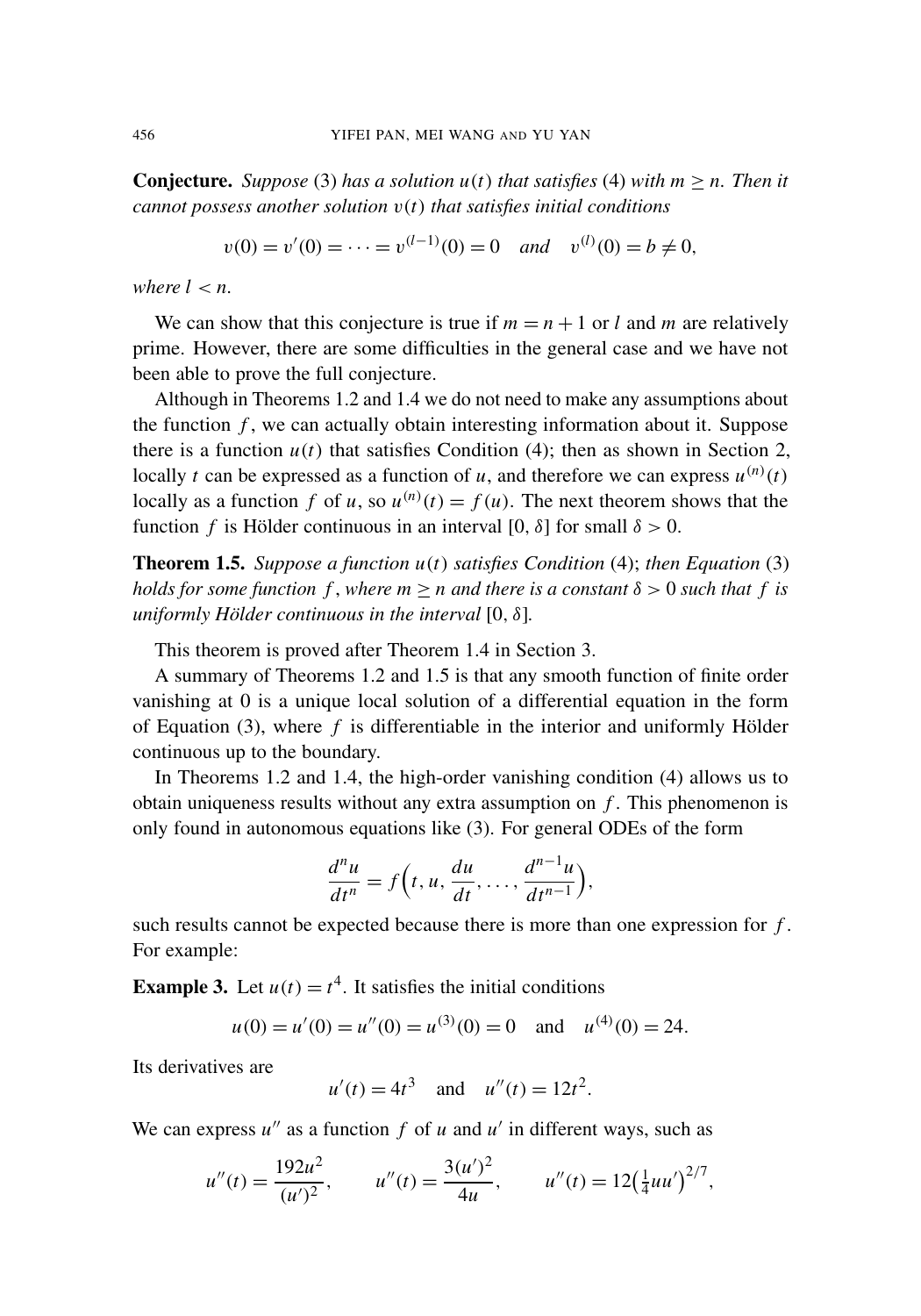or

$$
u''(t) = 12u^{1/4} \left(\frac{1}{4}u'\right)^{1/3}.
$$

In the first two equations *f* is not continuous at the origin, while in the last two equations *f* is Hölder continuous at the origin. This simple example shows that the function *f* can be expressed in various ways and that in order to study the uniqueness, we need to impose very specific assumptions on *f* .

Our work was motivated by that of Li and Nirenberg [\[2006\]](#page-21-2), who studied a similar second-order PDE:  $\Delta u = f(u)$ , where  $u = u(t, x) \in C^{\infty}(\mathbb{R}^{k+1})$  has a nonvanishing partial derivative at 0 that can be expressed in the form  $u(t, x) = at^m + O(t^{m+1})$ ,  $a \neq 0$ ,  $t \in \mathbb{R}$ , and  $x \in \mathbb{R}^k$ . They showed that if two solutions *u* and *v* satisfy  $u \geq v$ , then  $u \equiv v$ . [Theorem 1.2](#page-3-0) can be viewed as an improvement of their result in the one-dimensional case to arbitrary order and without the comparison condition  $u > v$ .

#### 2. The proof of [Lemma 1.3](#page-3-3)

<span id="page-5-0"></span>Without loss of generality, we can assume that  $a > 0$ .

First, we show that *a*, the *m*-th derivative of *u* at 0, only depends on *m*, *n*, and the function *f* .

<span id="page-5-2"></span>Define

(7) 
$$
\tilde{x} = \left(\frac{u}{a}\right)^{1/m}.
$$

Then

<span id="page-5-1"></span>
$$
\tilde{x} = (t^m + O(t^{m+1}))^{1/m} = t(1 + O(t)).
$$

This implies that

(8) 
$$
\frac{\tilde{x}}{t} \to 1 \quad \text{as} \quad t \to 0.
$$

We can also write  $u = a\tilde{x}^m$ . Taking the derivative with respect to *t*, we get

$$
\frac{du}{dt} = am\tilde{x}^{m-1}\frac{d\tilde{x}}{dt},
$$

$$
amt^{m-1} + O(t^m) = am\tilde{x}^{m-1}\frac{d\tilde{x}}{dt},
$$

$$
\frac{t^{m-1}}{\tilde{x}^{m-1}} + O\left(\frac{t^m}{\tilde{x}^{m-1}}\right) = \frac{d\tilde{x}}{dt}.
$$

In the second equation above and in the analysis that follows, we formally differentiate the Taylor expansion with the big-*O* notation. A detailed discussion of this differentiation is provided in the [Appendix.](#page-19-0)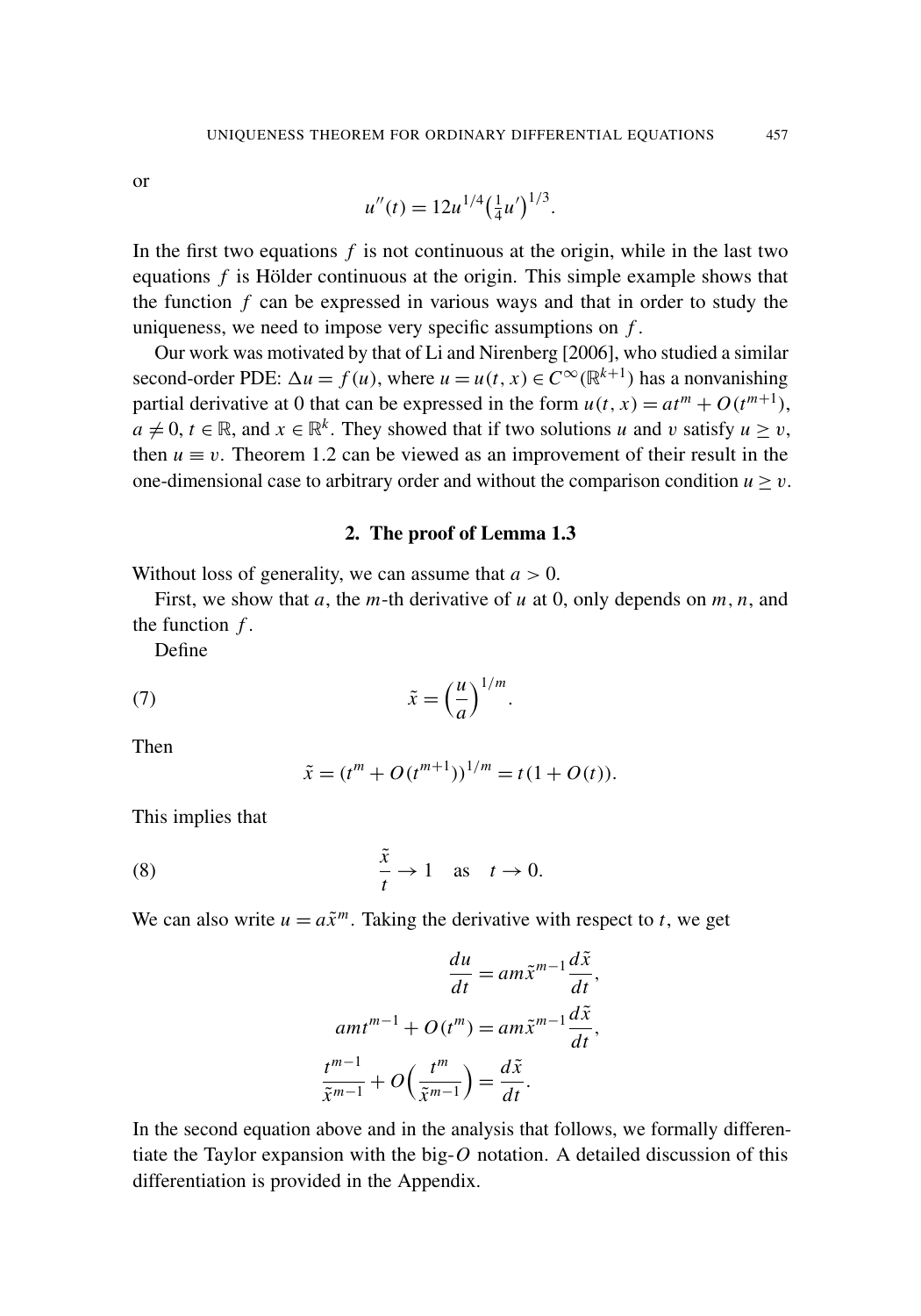In light of [\(8\),](#page-5-1) it follows that

$$
\frac{d\tilde{x}}{dt}|_{t=0} = 1.
$$

By the inverse function theorem,  $t$  can be expressed as a function of  $\tilde{x}$ :

<span id="page-6-2"></span>
$$
t = \tilde{x} + O(\tilde{x}^2).
$$

Then

$$
t^{m-n} = (\tilde{x} + O(\tilde{x}^{2}))^{m-n} = \tilde{x}^{m-n} (1 + O(\tilde{x})).
$$

Similarly,  $t^{m-n+1} = \tilde{x}^{m-n+1}(1 + O(\tilde{x}))$ . Thus

(10) 
$$
f(u) = u^{(n)}
$$
  
\n
$$
= am(m-1)...(m-n+1)t^{m-n} + O(t^{m-n+1})
$$
  
\n
$$
= am(m-1)...(m-n+1)\tilde{x}^{m-n} + O(\tilde{x}^{m-n+1})
$$
  
\n
$$
= am(m-1)...(m-n+1)\left(\frac{u}{a}\right)^{(m-n)/m} + O(u^{(m-n+1)/m}) \quad \text{by (7)}
$$
  
\n
$$
= a^{n/m}m(m-1)...(m-n+1)u^{(m-n)/m} + O(u^{(m-n+1)/m}).
$$

<span id="page-6-3"></span>Therefore,

(11) 
$$
a^{n/m} = \lim_{u \to 0} \frac{f(u)}{m(m-1)\dots(m-n+1)u^{(m-n)/m}}.
$$

This shows that *a* is completely determined by *m*, *n*, and the behavior of the function *f* near 0.

Next, we show that the  $(m + 1)$ -th derivative of *u* at 0 also only depends on *m*, *n*, and  $f$ .

<span id="page-6-1"></span>Write *u* as

(12) 
$$
u(t) = at^m + a_{m+1}t^{m+1} + O(t^{m+2}).
$$

We will show that  $a_{m+1}$  only depends on  $m, n$ , and the behavior of  $f$  at 0.

<span id="page-6-0"></span>Express *t* as

(13) 
$$
t = \tilde{x} + b_2 \tilde{x}^2 + O(\tilde{x}^3).
$$

We would like to obtain an expression for  $b_2$  in terms of the derivatives of  $u$  at 0. To do this, we take the derivative with respect to *t* on both sides of

$$
\frac{d\tilde{x}}{dt} \cdot \frac{dt}{d\tilde{x}} = 1.
$$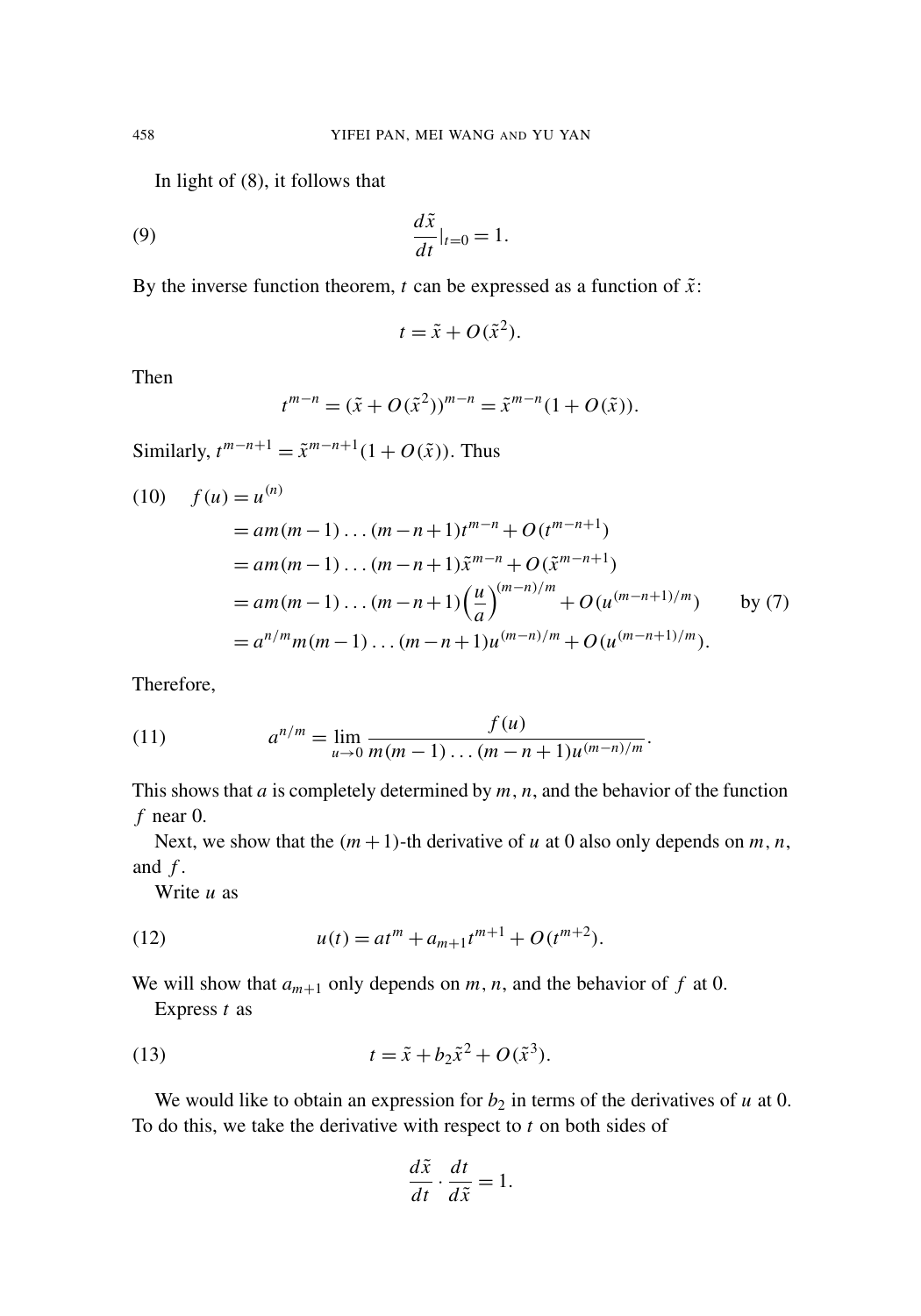<span id="page-7-0"></span>By the product rule and chain rule, we have

(14)  
\n
$$
\frac{d}{dt} \left( \frac{d\tilde{x}}{dt} \right) \cdot \frac{dt}{d\tilde{x}} + \frac{d\tilde{x}}{dt} \cdot \frac{d}{dt} \left( \frac{dt}{d\tilde{x}} \right) = 0,
$$
\n
$$
\frac{d^2 \tilde{x}}{dt^2} \cdot \frac{dt}{d\tilde{x}} + \frac{d\tilde{x}}{dt} \cdot \left( \frac{d^2 t}{d\tilde{x}^2} \cdot \frac{d\tilde{x}}{dt} \right) = 0,
$$
\n
$$
\frac{d^2 \tilde{x}}{dt^2} \cdot \frac{dt}{d\tilde{x}} + \left( \frac{d\tilde{x}}{dt} \right)^2 \cdot \frac{d^2 t}{d\tilde{x}^2} = 0.
$$

We would like to evaluate [\(14\)](#page-7-0) at  $t = 0$ .

From

$$
\tilde{x} = \left(\frac{u}{a}\right)^{1/m} = \left(t^m + \frac{a_{m+1}}{a}t^{m+1} + O(t^{m+2})\right)^{1/m}
$$
  
=  $t\left(1 + \frac{a_{m+1}}{a}t + O(t^2)\right)^{1/m}$   
=  $t\left(1 + \frac{1}{m}\left(\frac{a_{m+1}}{a}t + O(t^2)\right) + \frac{1}{2} \cdot \frac{1}{m}\left(\frac{1}{m} - 1\right)\left(\frac{a_{m+1}}{a}t + O(t^2)\right)^2 + O(t^3)\right)$   
=  $t + \frac{a_{m+1}}{ma}t^2 + O(t^3),$ 

we know that

(15) 
$$
\frac{d^2 \tilde{x}}{dt^2}|_{t=0} = \frac{2a_{m+1}}{ma}.
$$

From [\(13\)](#page-6-0) we know that

$$
\frac{dt}{d\tilde{x}}|_{t=0} = 1 \quad \text{and} \quad \frac{d^2t}{d\tilde{x}^2}|_{t=0} = 2b_2.
$$

Thus if we evaluate [\(14\)](#page-7-0) at  $t = 0$ , we get

$$
\frac{2a_{m+1}}{ma} \cdot 1 + 1 \cdot 2b_2 = 0,
$$

<span id="page-7-1"></span>and therefore

$$
(16) \t\t b_2 = -\frac{a_{m+1}}{ma}.
$$

Now, from [\(13\)](#page-6-0) we have

$$
t^{m-n} = (\tilde{x} + b_2 \tilde{x}^2 + O(\tilde{x}^3))^{m-n}
$$
  
=  $\tilde{x}^{m-n} [1 + b_2 \tilde{x} + O(\tilde{x}^2)]^{m-n}$   
=  $\tilde{x}^{m-n} [1 + (m-n)(b_2 \tilde{x} + O(\tilde{x}^2)) + O(\tilde{x}^2)]$   
=  $\tilde{x}^{m-n} + (m-n)b_2 \tilde{x}^{m-n+1} + O(\tilde{x}^{m-n+2}).$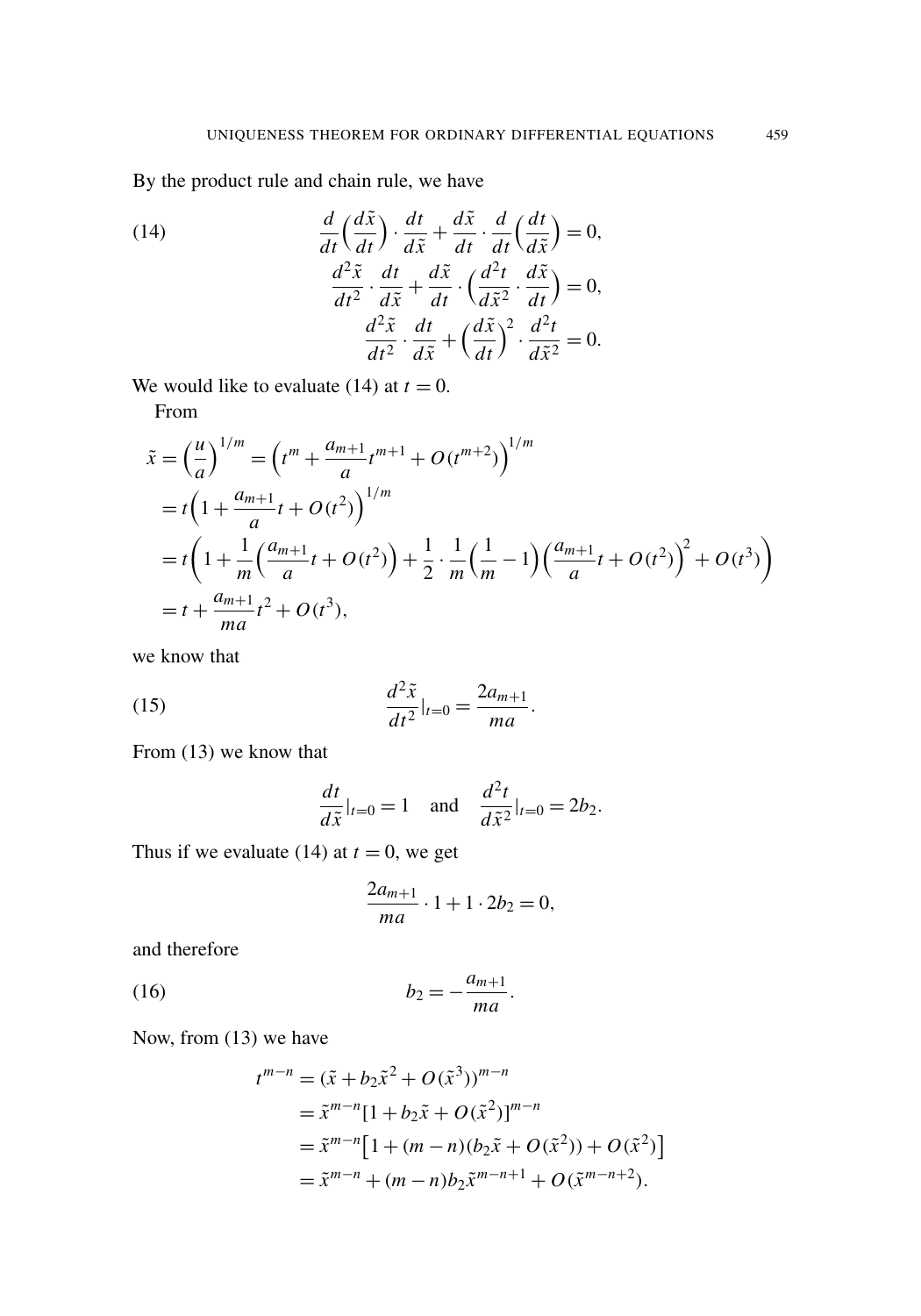Similarly,

$$
t^{m-n+1} = \tilde{x}^{m-n+1} + (m-n+1)b_2 \tilde{x}^{m-n+2} + O(\tilde{x}^{m-n+3}),
$$
  

$$
t^{m-n+2} = O(\tilde{x}^{m-n+2}).
$$

Then from  $(12)$  and the above expressions for the powers of *t*, we have

$$
u^{(n)} = am(m-1)...(m-n+1)t^{m-n}
$$
  
+ $a_{m+1}(m+1)m...(m-n+2)t^{m-n+1} + O(t^{m-n+2})$   
= $am(m-1)...(m-n+1)(\tilde{x}^{m-n} + (m-n)b_{2}\tilde{x}^{m-n+1} + O(\tilde{x}^{m-n+2}))$   
+ $a_{m+1}(m+1)m...(m-n+2)$   
 $\times (\tilde{x}^{m-n+1} + (m-n+1)b_{2}\tilde{x}^{m-n+2} + O(\tilde{x}^{m-n+3}))$   
+ $O(\tilde{x}^{m-n+2})$   
= $am(m-1)...(m-n+1)\tilde{x}^{m-n}$   
+ $(am(m-1)...(m-n)b_{2} + a_{m+1}(m+1)m...(m-n+2))\tilde{x}^{m-n+1}$   
+ $O(\tilde{x}^{m-n+2}).$ 

Thus, in view of  $f(u) = u^{(n)}$  and [\(7\),](#page-5-2) we have

$$
f(u) = am(m-1)...(m-n+1)\tilde{x}^{m-n}
$$
  
+  $(am(m-1)...(m-n)b_2 + a_{m+1}(m+1)m)...(m-n+2))\tilde{x}^{m-n+1}$   
+  $O(\tilde{x}^{m-n+2})$   
=  $am(m-1)...(m-n+1)\left(\frac{u}{a}\right)^{\frac{m-n}{m}}$   
+  $\left(am(m-1)...(m-n)b_2 + a_{m+1}(m+1)m...(m-n+2)\right)\left(\frac{u}{a}\right)^{\frac{m-n+1}{m}}$   
+  $O\left(\left(\frac{u}{a}\right)^{\frac{m-n+2}{m}}$   
=  $a^{\frac{n}{m}}m(m-1)...(m-n+1)u^{\frac{m-n}{m}}$   
+  $\left(a^{\frac{n-1}{m}}m(m-1)...(m-n)b_2 + a^{\frac{n-m-1}{m}}a_{m+1}(m+1)m...(m-n+2)\right)$   
+  $O(u^{\frac{m-n+2}{m}}).$ 

This means that

$$
a^{\frac{n-1}{m}}m(m-1)\dots(m-n)b_2 + a^{\frac{n-m-1}{m}}a_{m+1}(m+1)m\dots(m-n+2)
$$
  
= 
$$
\lim_{u\to 0}\frac{f(u)-a^{n/m}m(m-1)\dots(m-n+1)u^{\frac{m-n}{m}}}{u^{\frac{m-n+1}{m}}}.
$$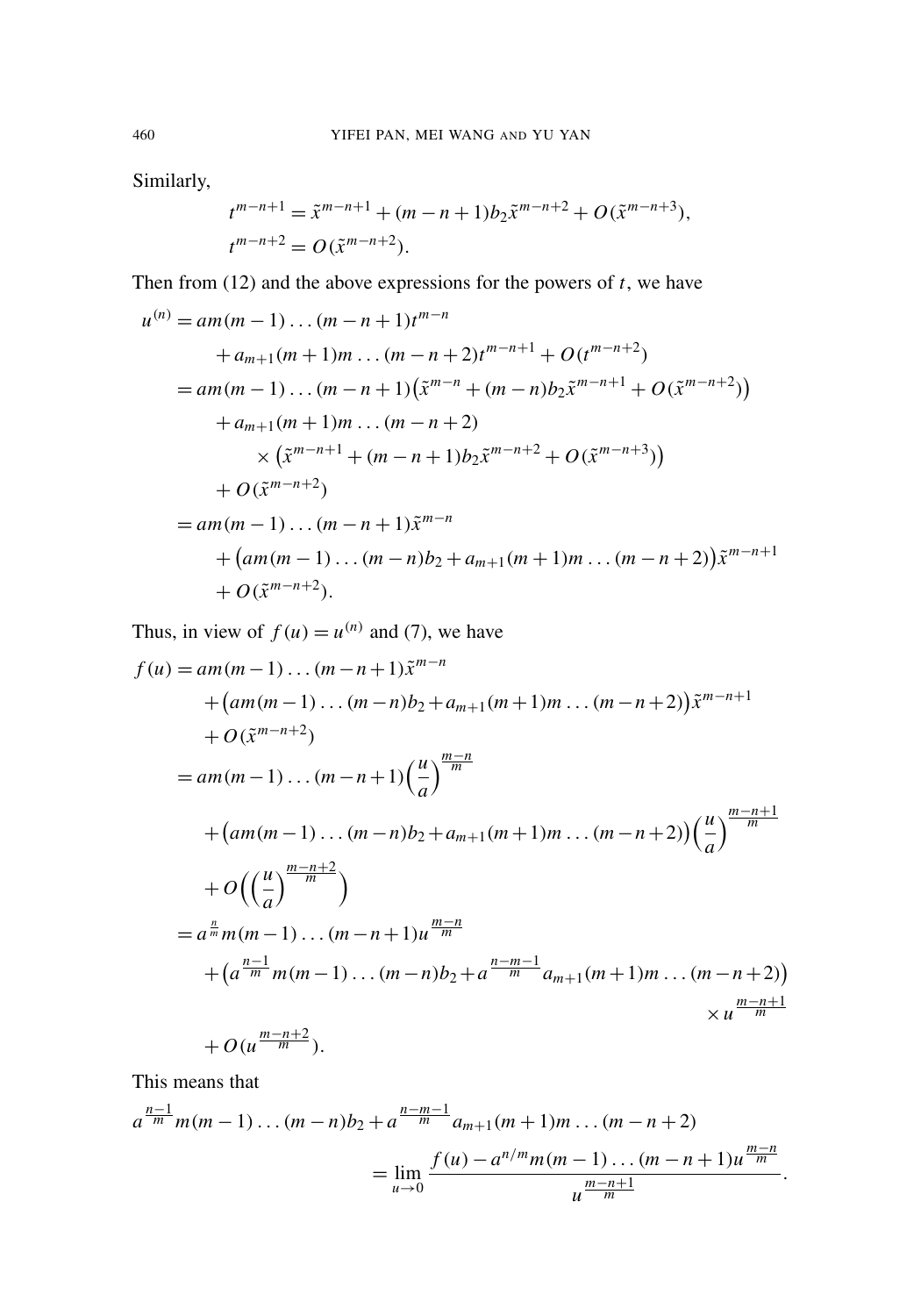By [\(16\),](#page-7-1) this can be written as

$$
a^{\frac{n-1}{m}}m(m-1)\dots(m-n)\left(-\frac{a_{m+1}}{ma}\right) + a^{\frac{n-m-1}{m}}a_{m+1}(m+1)m\dots(m-n+2)
$$
  
= 
$$
\lim_{u\to 0}\frac{f(u)-a^{\frac{n}{m}}m(m-1)\dots(m-n+1)u^{\frac{m-n}{m}}}{u^{\frac{m-n+1}{m}}}.
$$

After collecting similar terms, we get

$$
a_{m+1}a^{\frac{n-m-1}{m}}\left((m+1)m\ldots(m-n+2)-(m-1)(m-2)\ldots(m-n)\right)
$$
  
= 
$$
\lim_{u\to 0}\frac{f(u)-a^{\frac{n}{m}}m(m-1)\ldots(m-n+1)u^{\frac{m-n}{m}}}{u^{\frac{m-n+1}{m}}}.
$$

<span id="page-9-0"></span>Consequently,

(17) 
$$
a_{m+1} = \frac{a^{\frac{m-n+1}{m}} \left( \lim_{u \to 0} \frac{f(u) - a^{\frac{n}{m}} m(m-1) \dots (m-n+1) u^{\frac{m-n}{m}}}{u^{\frac{m-n+1}{m}}} \right)}{(m+1)m \dots (m-n+2) - (m-1)(m-2) \dots (m-n)}.
$$

Since we have proved that *a* only depends on  $m$ ,  $n$ , and  $f$ , [Equation \(17\)](#page-9-0) shows that  $a_{m+1}$  is also completely determined by  $m, n$ , and the behavior of  $f$  near 0. By [\(16\),](#page-7-1) this also shows that  $b_2$  depends only on  $m, n$ , and  $f$ .

Now we will use mathematical induction to show that all the derivatives of *u* at 0 of order higher than *m* are completely determined by *m*, *n*, and *f* .

<span id="page-9-2"></span>Express *u* and *t* as

$$
(18) \quad u(t) = at^m + a_{m+1}t^{m+1} + \dots + a_{m+k}t^{m+k} + a_{m+k+1}t^{m+k+1} + O(t^{m+k+2})
$$

<span id="page-9-1"></span>and

(19) 
$$
t = \tilde{x} + b_2 \tilde{x}^2 + \dots + b_{k+1} \tilde{x}^{k+1} + b_{k+2} \tilde{x}^{k+2} + O(\tilde{x}^{k+3}).
$$

Suppose that for  $k \ge 1$ ,  $a, a_{m+1}, \ldots, a_{m+k}, b_2, \ldots, b_{k+1}$  are all determined only by *m*, *n*, and *f*; we will show that  $a_{m+k+1}$  and  $b_{k+2}$  also are determined only by *m*, *n*, and *f* .

We start by obtaining an expression for  $b_{k+2}$  in terms of  $a_{m+1}, \ldots, a_{m+k}$  and  $a_{m+k+1}$ .

Taking the derivative with respect to  $t$  on both sides of  $(14)$ , we obtain

$$
0 = \frac{d^3\tilde{x}}{dt^3} \cdot \frac{dt}{d\tilde{x}} + \frac{d^2\tilde{x}}{dt^2} \cdot \left(\frac{d^2t}{d\tilde{x}^2} \cdot \frac{d\tilde{x}}{dt}\right) + 2 \cdot \frac{d\tilde{x}}{dt} \cdot \frac{d^2\tilde{x}}{dt^2} \cdot \frac{d^2t}{d\tilde{x}^2} + \left(\frac{d\tilde{x}}{dt}\right)^2 \cdot \left(\frac{d^3t}{d\tilde{x}^3} \cdot \frac{d\tilde{x}}{dt}\right)
$$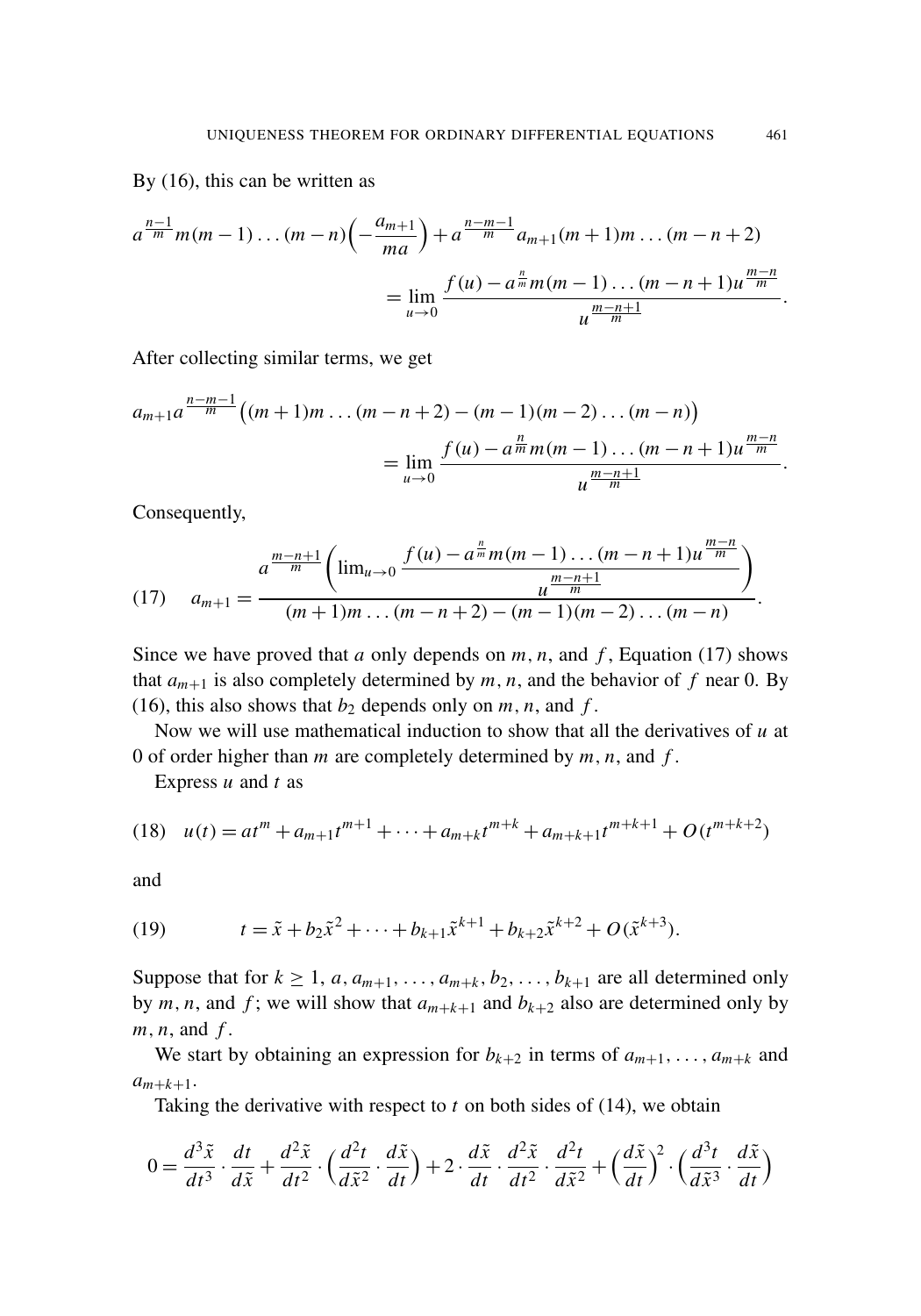and

$$
0 = \frac{d^3 \tilde{x}}{dt^3} \cdot \frac{dt}{d\tilde{x}} + 3 \cdot \frac{d\tilde{x}}{dt} \cdot \frac{d^2 \tilde{x}}{dt^2} \cdot \frac{d^2 t}{d\tilde{x}^2} + \left(\frac{d\tilde{x}}{dt}\right)^3 \cdot \frac{d^3 t}{d\tilde{x}^3}.
$$

Taking the derivative of both sides of these equations, we get

(20) 
$$
0 = \left(\frac{d^4\tilde{x}}{dt^4} \cdot \frac{dt}{d\tilde{x}} + \frac{d^3\tilde{x}}{dt^3} \cdot \frac{d^2t}{d\tilde{x}^2} \cdot \frac{d\tilde{x}}{dt}\right) + 3\left(\frac{d^2\tilde{x}}{dt^2} \cdot \frac{d^2\tilde{x}}{dt^2} \cdot \frac{d^2t}{d\tilde{x}^2} + \frac{d\tilde{x}}{dt} \cdot \frac{d^3\tilde{x}}{dt^3} \cdot \frac{d^2t}{d\tilde{x}^2} + \frac{d\tilde{x}}{dt} \cdot \frac{d^2\tilde{x}}{dt^2} \cdot \frac{d^3t}{d\tilde{x}^3} \cdot \frac{d\tilde{x}}{dt}\right) + \left(3\left(\frac{d\tilde{x}}{dt}\right)^2 \cdot \frac{d^2\tilde{x}}{dt^2} \cdot \frac{d^3t}{d\tilde{x}^3} + \left(\frac{d\tilde{x}}{dt}\right)^3 \cdot \frac{d^4t}{d\tilde{x}^4} \cdot \frac{d\tilde{x}}{dt}\right), 0 = \frac{d^4\tilde{x}}{dt^4} \cdot \frac{dt}{d\tilde{x}} + 4 \cdot \frac{d^3\tilde{x}}{dt^3} \cdot \frac{d\tilde{x}}{dt} \cdot \frac{d^2t}{d\tilde{x}^2} + 3 \cdot \frac{d^2\tilde{x}}{dt^2} \cdot \frac{d^2\tilde{x}}{dt^2} \cdot \frac{d^2t}{d\tilde{x}^2} + 6\left(\frac{d\tilde{x}}{dt}\right)^2 \cdot \frac{d^2\tilde{x}}{dt^2} \cdot \frac{d^3t}{d\tilde{x}^3} + \left(\frac{d\tilde{x}}{dt}\right)^4 \cdot \frac{d^4t}{d\tilde{x}^4}.
$$

<span id="page-10-0"></span>If we take the derivative *k* times with respect to *t* and collect the similar terms after each differentiation as shown above, eventually we arrive at an expression of the form

(21) 
$$
0 = \frac{d^{k+2}\tilde{x}}{dt^{k+2}} \cdot \frac{dt}{d\tilde{x}} + \left(\text{terms involving } \frac{d^{k+1}\tilde{x}}{dt^{k+1}}, \frac{d^k\tilde{x}}{dt^k}, \dots, \frac{d\tilde{x}}{dt}, \frac{dt}{d\tilde{x}}, \frac{d^2t}{d\tilde{x}^2}, \dots, \frac{d^{k+1}t}{d\tilde{x}^{k+1}}\right) + \left(\frac{d\tilde{x}}{dt}\right)^{k+2} \cdot \frac{d^{k+2}t}{d\tilde{x}^{k+2}}.
$$

From [\(19\)](#page-9-1) we know that

<span id="page-10-1"></span>
$$
\frac{dt}{d\tilde{x}}\Big|_{t=0} = 1,
$$
  

$$
\frac{d^2t}{d\tilde{x}^2}\Big|_{t=0} = 2b_2,
$$
  

$$
\vdots
$$

(22)

$$
\frac{d^{k+1}t}{d\tilde{x}^{k+1}}\Big|_{t=0} = (k+1)! b_{k+1},
$$
  

$$
\frac{d^{k+2}t}{d\tilde{x}^{k+2}}\Big|_{t=0} = (k+2)! b_{k+2}.
$$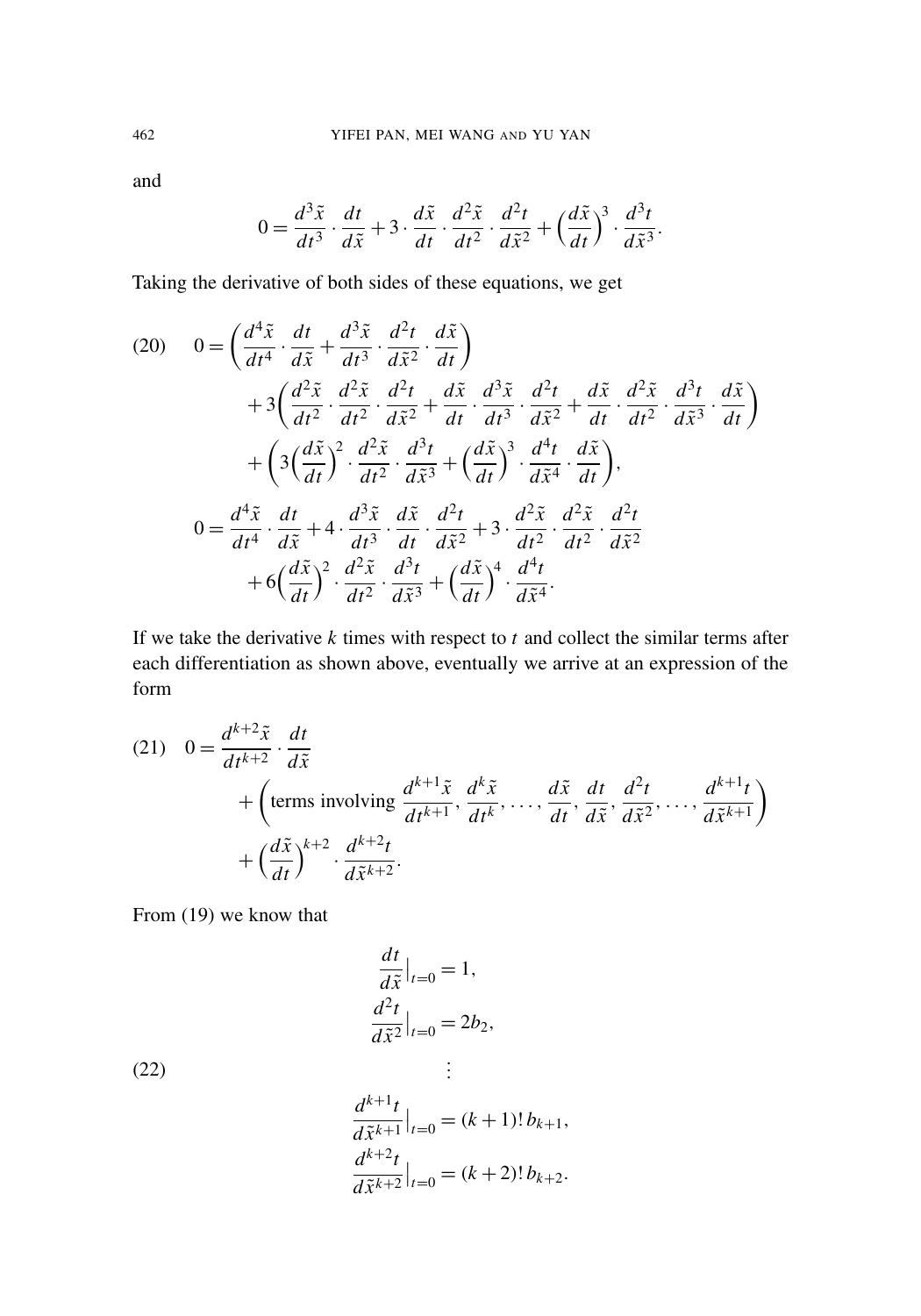Then we look at 
$$
\frac{d\tilde{x}}{dt}\Big|_{t=0}
$$
, ...,  $\frac{d^{k+1}\tilde{x}}{dt^{k+1}}\Big|_{t=0}$ , and  $\frac{d^{k+2}\tilde{x}}{dt^{k+2}}\Big|_{t=0}$ . By (7) and (18),

$$
\tilde{x} = \left(\frac{at^{m} + a_{m+1}t^{m+1} + \dots + a_{m+k}t^{m+k} + a_{m+k+1}t^{m+k+1} + O(t^{m+k+2})}{a}\right)^{1/m}
$$
\n
$$
= t\left(1 + \frac{a_{m+1}}{a}t + \frac{a_{m+2}}{a}t^{2} + \dots + \frac{a_{m+k}}{a}t^{k} + \frac{a_{m+k+1}}{a}t^{k+1} + O(t^{k+2})\right)^{1/m}
$$
\n
$$
= t\left\{1 + \frac{1}{m}\left[\frac{a_{m+1}}{a}t + \frac{a_{m+2}}{a}t^{2} + \dots + \frac{a_{m+k}}{a}t^{k} + \frac{a_{m+k+1}}{a}t^{k+1} + O(t^{k+2})\right] + \frac{1}{2} \cdot \frac{1}{m}\left(\frac{1}{m} - 1\right)\right\}
$$
\n
$$
\left[\frac{a_{m+1}}{a}t + \frac{a_{m+2}}{a}t^{2} + \dots + \frac{a_{m+k}}{a}t^{k} + \frac{a_{m+k+1}}{a}t^{k+1} + O(t^{k+2})\right]^{2}
$$
\n
$$
+ \dots
$$
\n
$$
+ \frac{1}{(k+1)!} \cdot \frac{1}{m} \cdot \left(\frac{1}{m} - 1\right) \cdots \left(\frac{1}{m} - k\right)
$$
\n
$$
\left[\frac{a_{m+1}}{a}t + \frac{a_{m+2}}{a}t^{2} + \dots + \frac{a_{m+k}}{a}t^{k} + \frac{a_{m+k+1}}{a}t^{k+1} + O(t^{k+2})\right]^{k+1}
$$
\n
$$
+ O(t^{k+2})\right\}
$$

<span id="page-11-0"></span>After collecting similar terms, we can write

(23) 
$$
\tilde{x} = t + \lambda_2 t^2 + \lambda_3 t^3 + \dots + \lambda_{k+1} t^{k+1} + \left(\frac{a_{m+k+1}}{ma} + \lambda_{k+2}\right) t^{k+2} + O(t^{k+3}),
$$

where

. . .

- $\lambda_2$  is a constant involving *m*, *a*, and  $a_{m+1}$ ,
- $\lambda_3$  is a constant involving *m*, *a*,  $a_{m+1}$  and  $a_{m+2}$ ,
- $\lambda_{k+1}$  is a constant involving *m*, *a*,  $a_{m+1}$ , ...,  $a_{m+k-1}$ ,  $a_{m+k}$ , and
- $\bullet$   $\lambda_{k+2}$  is a constant involving *m*, *a*, *a*<sub>*m*+1</sub>, . . . . *, a*<sub>*m*+*k*-1</sub>, *a*<sub>*m*+*k*</sub>.

By the inductive hypothesis,  $\lambda_2, \lambda_3, \ldots, \lambda_{k+1}, \lambda_{k+2}$  are all constants that only depend on  $m$ ,  $n$ , and the function  $f$ .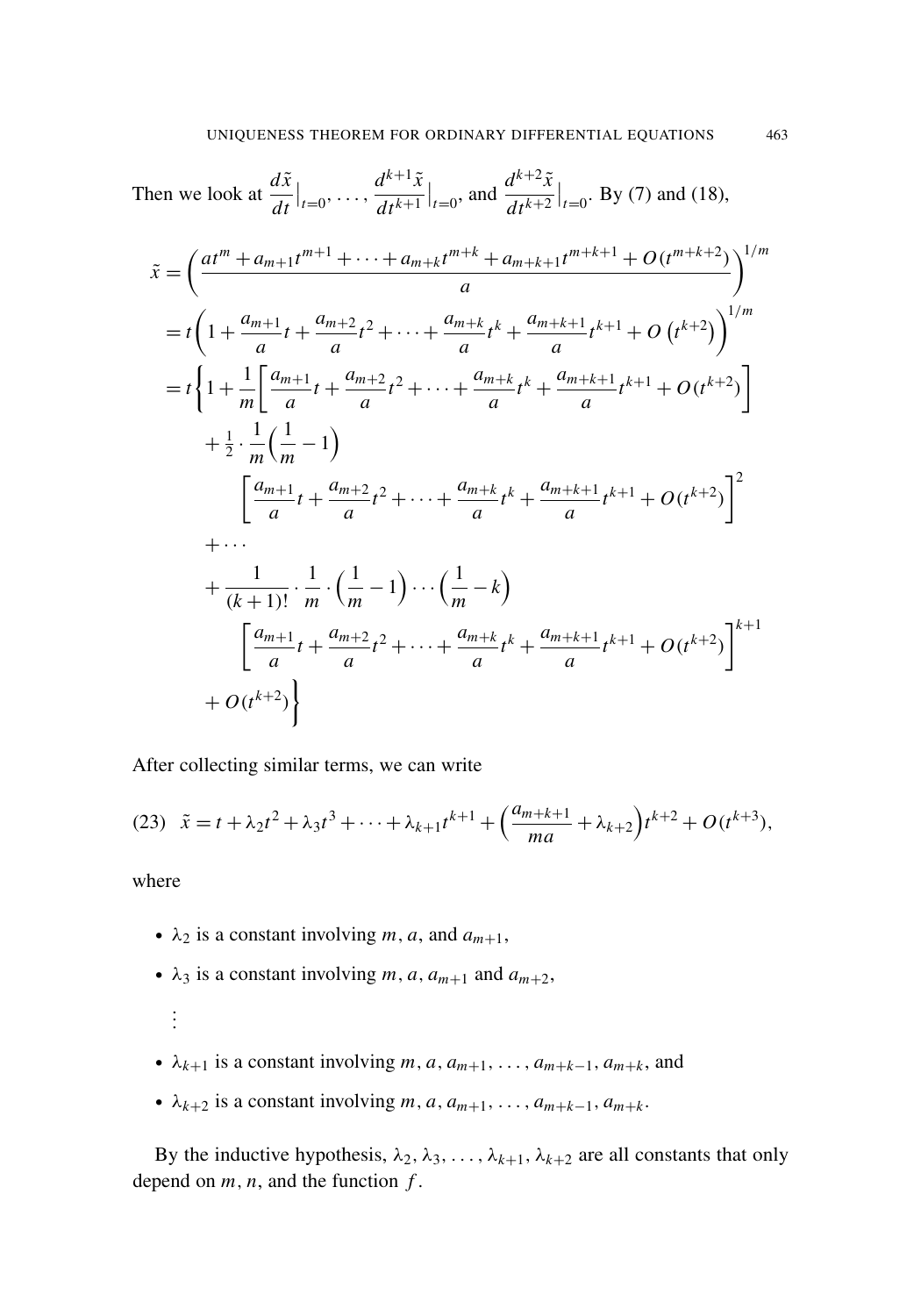From [\(23\),](#page-11-0) we obtain

<span id="page-12-0"></span>
$$
\frac{d\tilde{x}}{dt}\Big|_{t=0} = 1,
$$
  

$$
\frac{d^2\tilde{x}}{dt^2}\Big|_{t=0} = 2\lambda_2,
$$
  

$$
\vdots
$$

(24)

$$
\frac{d^{k+1}\tilde{x}}{dt^{k+1}}|_{t=0} = (k+1)!\lambda_{k+1},
$$
  

$$
\frac{d^{k+2}\tilde{x}}{dt^{k+2}}|_{t=0} = (k+2)!\left(\frac{a_{m+k+1}}{ma} + \lambda_{k+2}\right).
$$

Now we evaluate [\(21\)](#page-10-0) at  $t = 0$  and make use of [\(22\)](#page-10-1) and [\(24\):](#page-12-0)

$$
0 = (k+2)! \left( \frac{a_{m+k+1}}{ma} + \lambda_{k+2} \right) \cdot 1 + \left( \text{terms involving } b_2, \dots, b_{k+1}, \lambda_2, \dots, \lambda_{k+1} \right) + 1 \cdot (k+2)! b_{k+2}.
$$

<span id="page-12-1"></span>Thus we obtain

(25) 
$$
b_{k+2} = -\frac{a_{m+k+1}}{ma} + Q,
$$

where *Q* is a constant depending on  $b_2, \ldots, b_{k+1}, \lambda_2, \ldots, \lambda_{k+1}, \lambda_{k+2}$ , and hence *Q* is completely determined by *m*, *n*, and *f* .

Next we will analyze  $a_{m+k+1}$ . From [\(19\)](#page-9-1) we have

$$
t^{m-n} = \tilde{x}^{m-n} \Big( 1 + b_2 \tilde{x} + \dots + b_{k+1} \tilde{x}^k + b_{k+2} \tilde{x}^{k+1} + O(\tilde{x}^{k+2}) \Big)^{m-n}
$$
  
=  $\tilde{x}^{m-n} \Big\{ 1 + (m-n) (b_2 \tilde{x} + \dots + b_{k+1} \tilde{x}^k + b_{k+2} \tilde{x}^{k+1} + O(\tilde{x}^{k+2}))$   
+  $\frac{(m-n)(m-n-1)}{2} (b_2 \tilde{x} + \dots + b_{k+1} \tilde{x}^k + b_{k+2} \tilde{x}^{k+1} + O(\tilde{x}^{k+2}))^2 + \dots$   
+  $\frac{(m-n)(m-n-1)\dots(m-n-k)}{(k+1)!}$   
 $(b_2 \tilde{x} + \dots + b_{k+1} \tilde{x}^k + b_{k+2} \tilde{x}^{k+1} + O(\tilde{x}^{k+2}))^{k+1}$   
+  $O(\tilde{x}^{k+2}) \Big\}.$ 

After collecting similar terms, we can express *t m*−*n* as

$$
t^{m-n} = \tilde{x}^{m-n} \{ 1 + c_{1,m-n} \tilde{x} + c_{2,m-n} \tilde{x}^2 + \dots + c_{k,m-n} \tilde{x}^k + ((m-n)b_{k+2} + c_{k+1,m-n}) \tilde{x}^{k+1} + O(\tilde{x}^{k+2}) \},
$$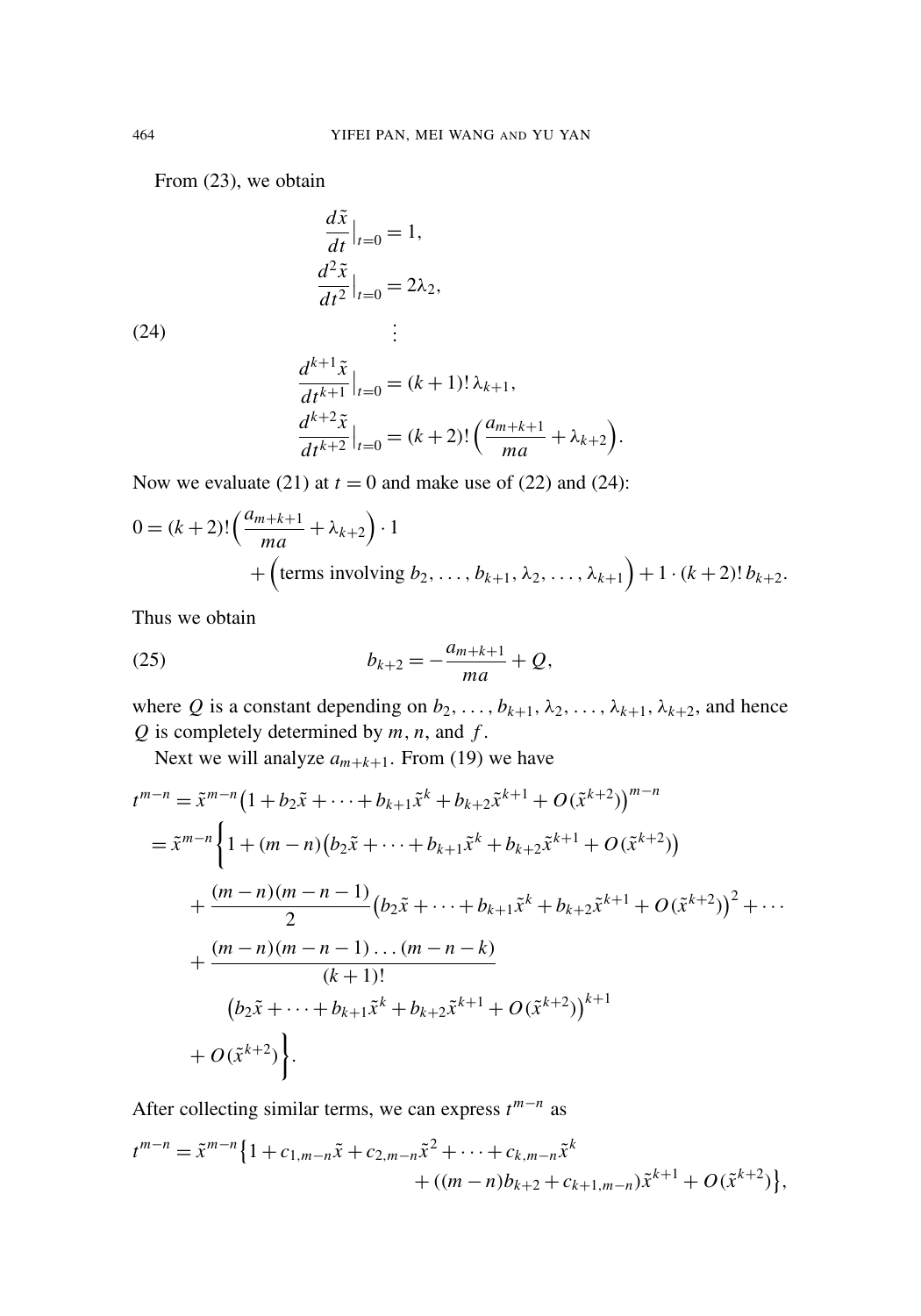where  $c_{1,m-n}$  is a constant depending on *m* and  $b_2$ ;  $c_{2,m-n}$  is a constant depending on  $m, b_2$ , and  $b_3$ ;  $\dots$ ;  $c_{k,m-n}$  is a constant depending on  $m, b_2, \dots, b_{k+1}$ ;  $c_{k+1,m-n}$ is a constant depending on  $m, b_2, \ldots, b_{k+1}$ .

<span id="page-13-0"></span>By the inductive hypothesis,  $c_{1,m-n}, c_{2,m-n}, \ldots, c_{k,m-n}$  and  $c_{k+1,m-n}$  are all determined only by *m*, *n*, and *f* . Thus we have

(26) 
$$
t^{m-n} = \tilde{x}^{m-n} + c_{1,m-n}\tilde{x}^{m-n+1} + c_{2,m-n}\tilde{x}^{m-n+2} + \cdots + c_{k,m-n}\tilde{x}^{m-n+k} + ((m-n)b_{k+2} + c_{k+1,m-n})\tilde{x}^{m-n+k+1} + O(\tilde{x}^{m-n+k+2}),
$$

where  $c_{1,m-n}, c_{2,m-n}, \ldots, c_{k,m-n}$  and  $c_{k+1,m-n}$  are constants depending on *m*, *n*, and *f* .

By the same type of analysis we obtain similar expressions for the other powers of *t*:

(27) 
$$
t^{m-n+1} = \tilde{x}^{m-n+1} + c_{1,m-n+1}\tilde{x}^{m-n+2} + c_{2,m-n+1}\tilde{x}^{m-n+3} + \cdots + c_{k,m-n+1}\tilde{x}^{m-n+k+1} + ((m-n+1)b_{k+2} + c_{k+1,m-n+1})\tilde{x}^{m-n+k+2} + O(\tilde{x}^{m-n+k+3}),
$$

where  $c_{1,m-n+1}, c_{2,m-n+1}, \ldots, c_{k,m-n+1}$ , and  $c_{k+1,m-n+1}$  are constants depending on  $m, n$ , and  $f$ .

$$
(28) \t t^{m-n+2} = \tilde{x}^{m-n+2} + c_{1,m-n+2}\tilde{x}^{m-n+3} + c_{2,m-n+2}\tilde{x}^{m-n+4} + \cdots + c_{k,m-n+2}\tilde{x}^{m-n+k+2} + ((m-n+2)b_{k+2} + c_{k+1,m-n+2})\tilde{x}^{m-n+k+3} + O(\tilde{x}^{m-n+k+4}),
$$

where  $c_{1,m-n+2}, c_{2,m-n+2}, \ldots, c_{k,m-n+2}$  and  $c_{k+1,m-n+2}$  are constants depending on *m*, *n*, and *f* . Proceeding inductively,

(29) 
$$
t^{m-n+k} = \tilde{x}^{m-n+k} + c_{1,m-n+k}\tilde{x}^{m-n+k+1} + c_{2,m-n+k}\tilde{x}^{m-n+k+2} + \cdots + c_{k,m-n+k}\tilde{x}^{m-n+2k} + ((m-n+k)b_{k+2} + c_{k+1,m-n+k})\tilde{x}^{m-n+2k+1} + O(\tilde{x}^{m-n+2k+2}),
$$

where  $c_{1,m-n+k}$ ,  $c_{2,m-n+k}$ , ...,  $c_{k,m-n+k}$  and  $c_{k+1,m-n+k}$  are constants depending on  $m, n$ , and  $f$ .

(30) 
$$
t^{m-n+k+1} = \tilde{x}^{m-n+k+1} + c_{1,m-n+k+1}\tilde{x}^{m-n+k+2} + c_{2,m-n+k+1}\tilde{x}^{m-n+k+3} + \cdots + c_{k,m-n+k+1}\tilde{x}^{m-n+2k+1} + ((m-n+k+1)b_{k+2} + c_{k+1,m-n+k+1})\tilde{x}^{m-n+2k+2} + O(\tilde{x}^{m-n+2k+3}),
$$

<span id="page-13-1"></span>where  $c_{1,m-n+k+1}, \ldots, c_{k,m-n+k+1}$  and  $c_{k+1,m-n+k+1}$  are constants depending on *m*, *n*, and *f* .

(31) 
$$
t^{m-n+k+2} = O(\tilde{x}^{m-n+k+2}).
$$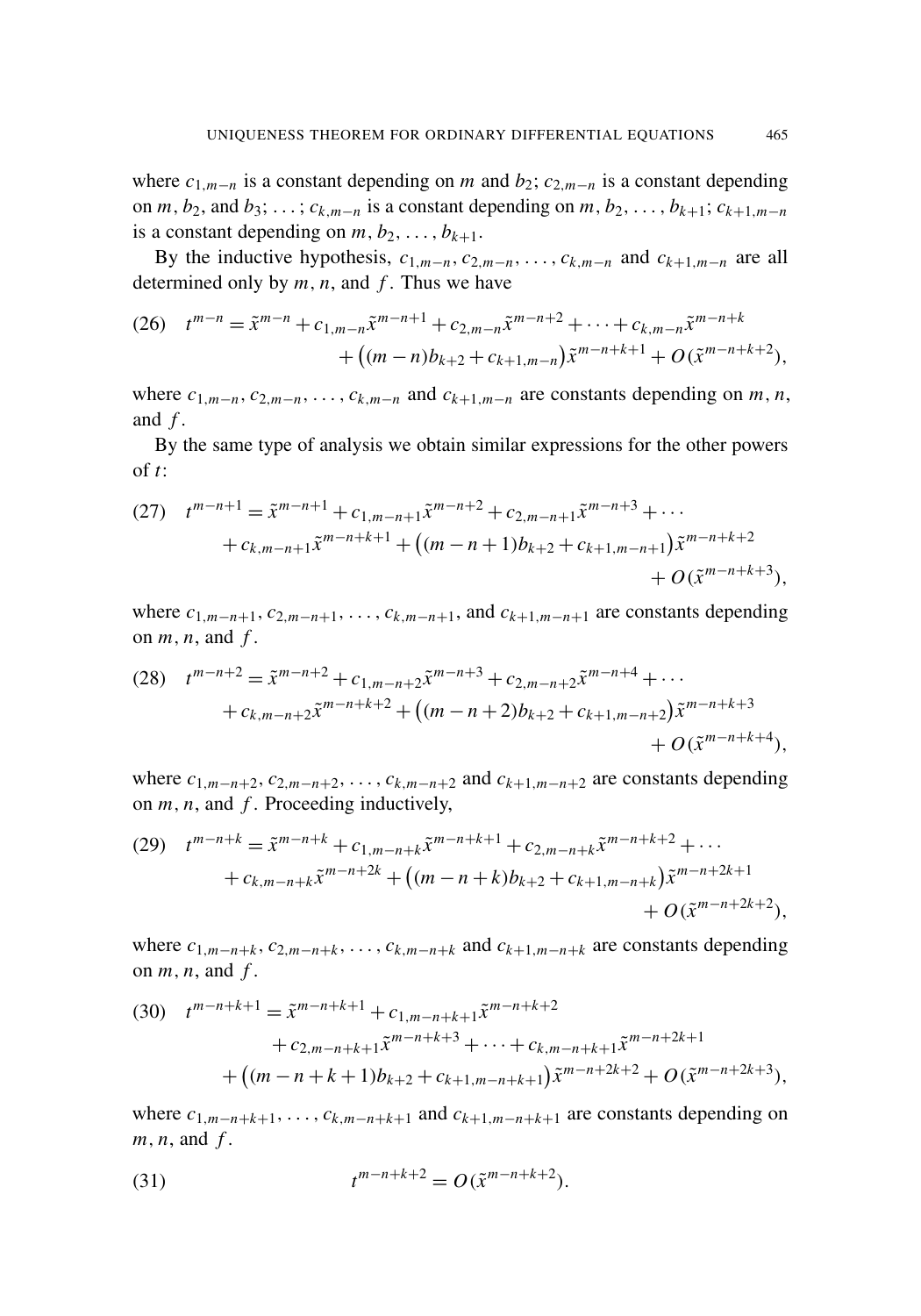From [\(18\)](#page-9-2) we obtain

$$
u^{(n)} = am(m-1)...(m-n+1)t^{m-n} + a_{m+1}(m+1)m)...(m-n+2)t^{m-n+1}
$$
  
 
$$
+...+a_{m+k}(m+k)(m+k-1)...(m-n+k+1)t^{m-n+k}
$$
  
 
$$
+a_{m+k+1}(m+k+1)(m+k)...(m-n+k+2)t^{m-n+k+1} + O(t^{m-n+k+2}).
$$

Then by [\(26\)](#page-13-0) to [\(31\),](#page-13-1) we can write

$$
u^{(n)} = am(m-1)...(m-n+1)\left\{\tilde{x}^{m-n} + c_{1,m-n}\tilde{x}^{m-n+1} + c_{2,m-n}\tilde{x}^{m-n+2} + \cdots + c_{k,m-n}\tilde{x}^{m-n+k} + ((m-n)b_{k+2} + c_{k+1,m-n})\tilde{x}^{m-n+k+1} + O(\tilde{x}^{m-n+k+2})\right\}
$$
  
+  $a_{m+1}(m+1)m...(m-n+2)\left\{\tilde{x}^{m-n+1} + c_{1,m-n+1}\tilde{x}^{m-n+2} + c_{2,m-n+1}\tilde{x}^{m-n+3} + \cdots + c_{k,m-n+1}\tilde{x}^{m-n+k+1} + ((m-n+1)b_{k+2} + c_{k+1,m-n+1})\tilde{x}^{m-n+k+2} + O(\tilde{x}^{m-n+k+3})\right\} + \cdots$   
+  $a_{m+k}(m+k)(m+k-1)...(m+k-n+1)\left\{\tilde{x}^{m-n+k+3} + c_{1,m-n+k}\tilde{x}^{m-n+k+1} + c_{2,m-n+k}\tilde{x}^{m-n+k+2} + \cdots + c_{k,m-n+k}\tilde{x}^{m-n+2k+2} + ((m-n+k)b_{k+2} + c_{k+1,m-n+k})\tilde{x}^{m-n+2k+1} + O(\tilde{x}^{m-n+2k+2})\right\}$   
+  $a_{m+k+1}(m+k+1)(m+k)...(m+k-n+2)\left\{\tilde{x}^{m-n+k+1} + c_{1,m-n+k+1}\tilde{x}^{m-n+k+2} + c_{2,m-n+k+1}\tilde{x}^{m-n+k+3} + \cdots + c_{k,m-n+k+1}\tilde{x}^{m-n+2k+1} + ((m-n+k+1)b_{k+2} + c_{k+1,m-n+k+1})\tilde{x}^{m-n+2k+2} + O(\tilde{x}^{m-n+2k+3})\right\} + O(\tilde{x}^{m-n+k+2})$   
=  $am(m-1)...(m-n+1)\tilde{x}^{m-n} + C(m, a, a_{m+1}, c_{1,m-n})\tilde{x}^{m-n+1} + C(m, a, a_{m+1}, a_{m+2}, c_{1,m-n+1}, c_{2,m-n})\tilde{x}^{m-n+2} + \cdots + C(m, a, a_{m+1}, ..., a_{m+k}, c_{k,m-n}, c_{k-$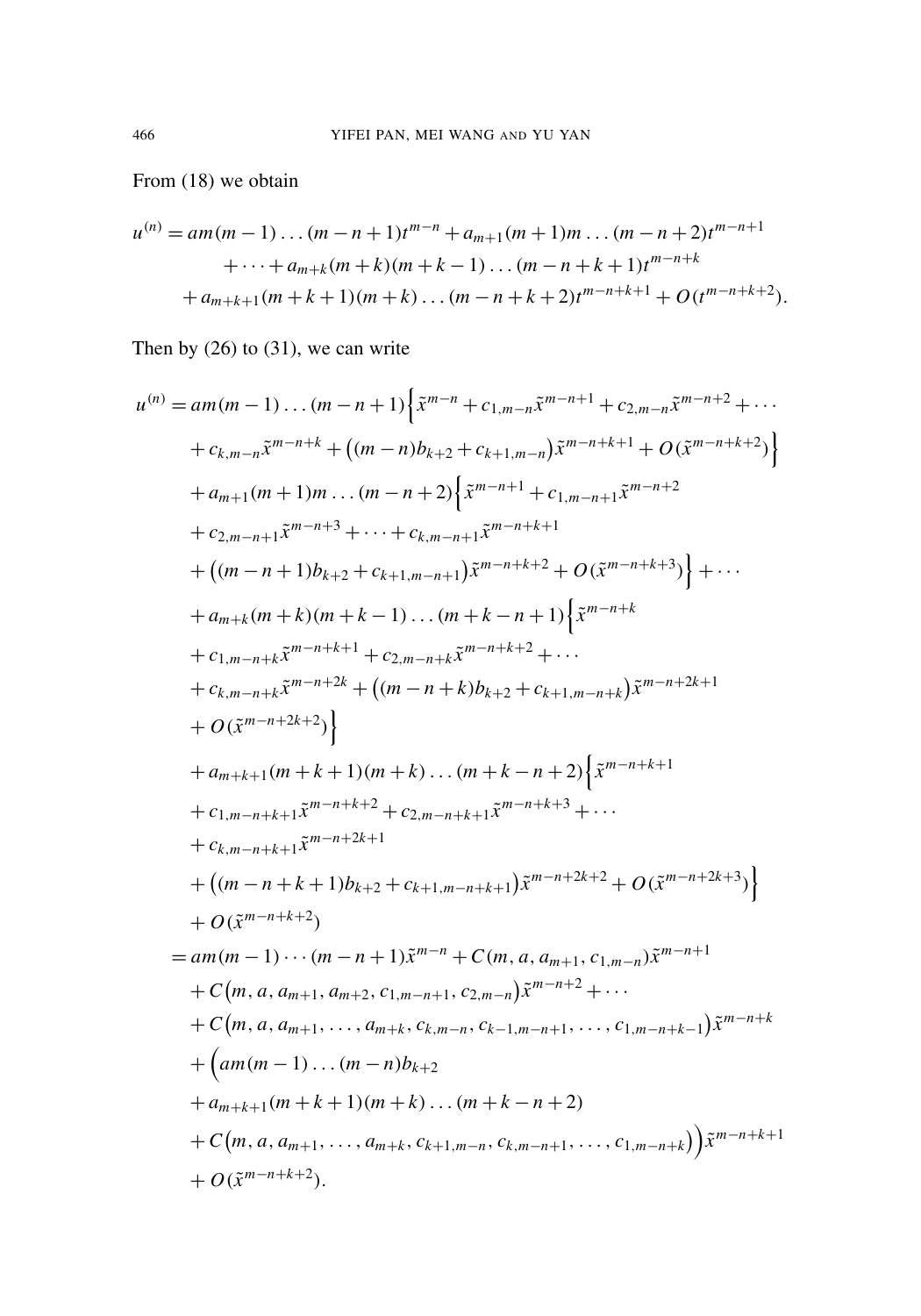Here  $C(m, a, a_{m+1}, c_{1,m-n})$  is a constant depending on *m*, *a*,  $a_{m+1}$ , and  $c_{1,m-n}$ ; we denote it as  $p_{m-n+1}$  to simplify notations. Since *a*,  $a_{m+1}$ , and  $c_{1,m-n}$  only depend on *m*, *n*, and *f*, we know that  $p_{m-n+1}$  only depends on *m*, *n*, and *f*.

Similarly, the other constants  $C(m, a, a_{m+1}, a_{m+2}, c_{1,m-n+1}, c_{2,m-n}), \ldots$ , and  $C(m, a, a_{m+1}, \ldots, a_{m+k}, c_{k+1,m-n}, c_{k,m-n+1}, \ldots, c_{1,m-n+k})$  all depend on  $m, n$ , and *f* only, and can be denoted simply as  $p_{m-n+2}, \ldots, p_{m-n+k}$ , and  $p_{m-n+k+1}$ . Thus we can rewrite the above equation as

(32) 
$$
u^{(n)} = am(m-1)...(m-n+1)\tilde{x}^{m-n} + p_{m-n+1}\tilde{x}^{m-n+1} + p_{m-n+2}\tilde{x}^{m-n+2} + ... + p_{m-n+k}\tilde{x}^{m-n+k} + (am(m-1)...(m-n)b_{k+2} + a_{m+k+1}(m+k+1)(m+k)...(m+k-n+2) + p_{m-n+k+1})\tilde{x}^{m-n+k+1} + O(\tilde{x}^{m-n+k+2}).
$$

Now because of  $u^{(n)} = f(u)$  and definition [\(7\)](#page-5-2), we have

$$
f(u) = am(m - 1) \dots (m - n + 1) \left(\frac{u}{a}\right)^{(m - n/m)} + p_{m - n + 1} \left(\frac{u}{a}\right)^{(m - n + 1/m)}
$$
  
+ 
$$
p_{m - n + 2} \left(\frac{u}{a}\right)^{(m - n + 2)/m} + \dots + p_{m - n + k} \left(\frac{u}{a}\right)^{(m - n + k)/m}
$$
  
+ 
$$
(am(m - 1) \dots (m - n)b_{k+2}
$$
  
+ 
$$
a_{m + k + 1}(m + k + 1)(m + k) \dots (m + k - n + 2)
$$
  
+ 
$$
p_{m - n + k + 1} \left(\frac{u}{a}\right)^{(m - n + k + 1)/m}
$$
  
+ 
$$
O(u^{(m - n + k + 2)/m}).
$$

<span id="page-15-0"></span>Due to [\(25\),](#page-12-1) we can rewrite this equation as

(33) 
$$
f(u) = am(m-1)...(m-n+1)\left(\frac{u}{a}\right)^{(m-n)/m} + p_{m-n+1}\left(\frac{u}{a}\right)^{(m-n+1)/m} + p_{m-n+2}\left(\frac{u}{a}\right)^{(m-n+2)/m} + \cdots + p_{m-n+k}\left(\frac{u}{a}\right)^{(m-n+k)/m} + \left\{ \left((m+k+1)(m+k)...(m+k-n+2) - (m-1)(m-2)...(m-n)\right) a_{m+k+1} + am(m-1)...(m-n) Q + p_{m-n+k+1} \right\} \left(\frac{u}{a}\right)^{(m-n+k+1)/m} + O(u^{(m-n+k+2)/m}).
$$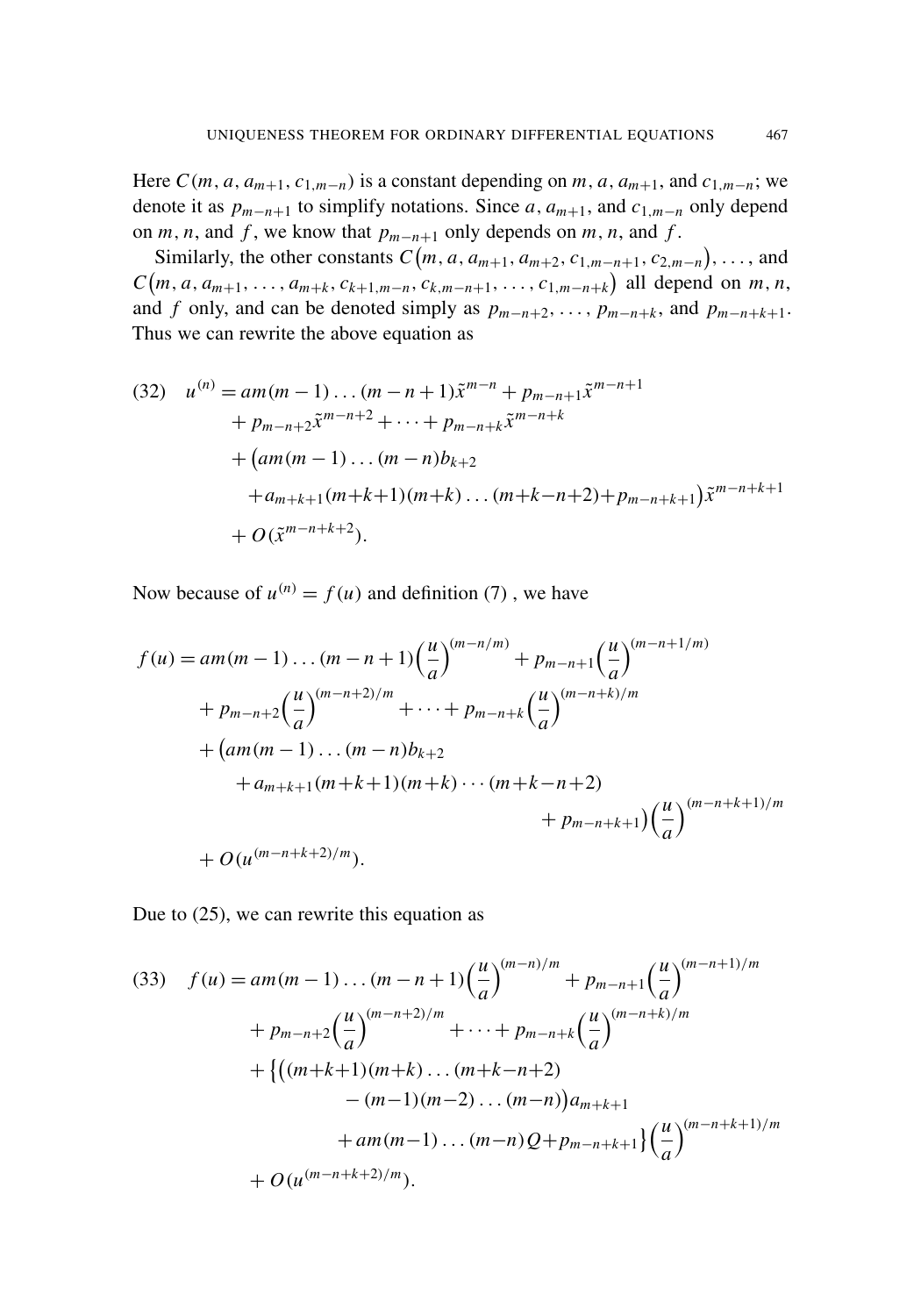From [\(33\)](#page-15-0) we get

$$
\left((m+k+1)(m+k)...(m+k-n+2)-(m-1)(m-2)...(m-n)\right)a_{m+k+1} + am(m-1)...(m-n)Q + p_{m-n+k+1}
$$
  
= 
$$
\lim_{u \to 0} \frac{f(u)-am...(m-n+1)\left(\frac{u}{a}\right)^{\frac{m-n}{m}} - p_{m-n+1}\left(\frac{u}{a}\right)^{\frac{m-n+1}{m}} - \dots - p_{m-n+k}\left(\frac{u}{a}\right)^{\frac{m-n+k}{m}}}{\left(\frac{u}{a}\right)^{\frac{m-n+k+1}{m}}}.
$$

Note that  $(m+k+1)(m+k)...(m+k-n+2)-(m-1)(m-2)...(m-n) \neq 0;$ then since the constants  $Q$ , *a*,  $p_{m-n+1}$ , ...,  $p_{m-n+k+1}$  all depend only on *m*, *n*, and *f*, we know that  $a_{m+k+1}$  only depends on *m*, *n*, and *f*. Consequently,  $b_{k+2}$ also only depends on *m*, *n*, and *f* because of [\(25\).](#page-12-1)

Therefore, by mathematical induction, all derivatives of *f* at 0 are determined completely by *m*, *n*, and *f* . This completes the proof of [Lemma 1.3.](#page-3-3)

#### 3. The proofs of Theorems [1.2,](#page-3-0) [1.4](#page-3-4) and [1.5](#page-4-0)

<span id="page-16-0"></span>*Proof of [Theorem 1.2.](#page-3-0)* Suppose there are two solutions  $u(t)$  and  $v(t)$ , both satisfying Equations [\(3\)](#page-3-1) and [\(4\).](#page-3-2) By [Lemma 1.3,](#page-3-3) at  $t = 0$ , *u* and *v* have the same derivative of any order. Let  $w = u - v$ ; then

$$
w^{(k)}(0) = 0 \quad \text{for any integer} \quad k \ge 0.
$$

In order to apply [Theorem 1.1,](#page-2-2) we need to show that  $w$  satisfies Condition [\(2\).](#page-2-1)

$$
w^{(n)}(t) = u^{(n)}(t) - v^{(n)}(t) = f(u(t)) - f(v(t)).
$$

Without loss of generality, we assume  $a > 0$ . By [Equation \(10\),](#page-6-2) we can write

(34) 
$$
f(u) = [a^{n/m}m(m-1)...(m-n+1)u^{(m-n)/m} + \alpha(u)]
$$

and

$$
f(v) = [a^{n/m}m(m-1)...(m-n+1)v^{(m-n)/m} + \alpha(v)],
$$

where  $\alpha$  is a function with the order

<span id="page-16-2"></span><span id="page-16-1"></span>
$$
\alpha(s) = O(s^{(m-n+1)/m}).
$$

So we can write

(35) 
$$
w^{(n)}(t) = a^{n/m} m(m-1)...(m-n+1)(u^{(m-n)/m} - v^{(m-n)/m}) + (\alpha(u) - \alpha(v)).
$$

If  $m = n$ , then

$$
a^{n/m}m(m-1)...(m-n+1)(u^{(m-n)/m}-v^{(m-n)/m})=0.
$$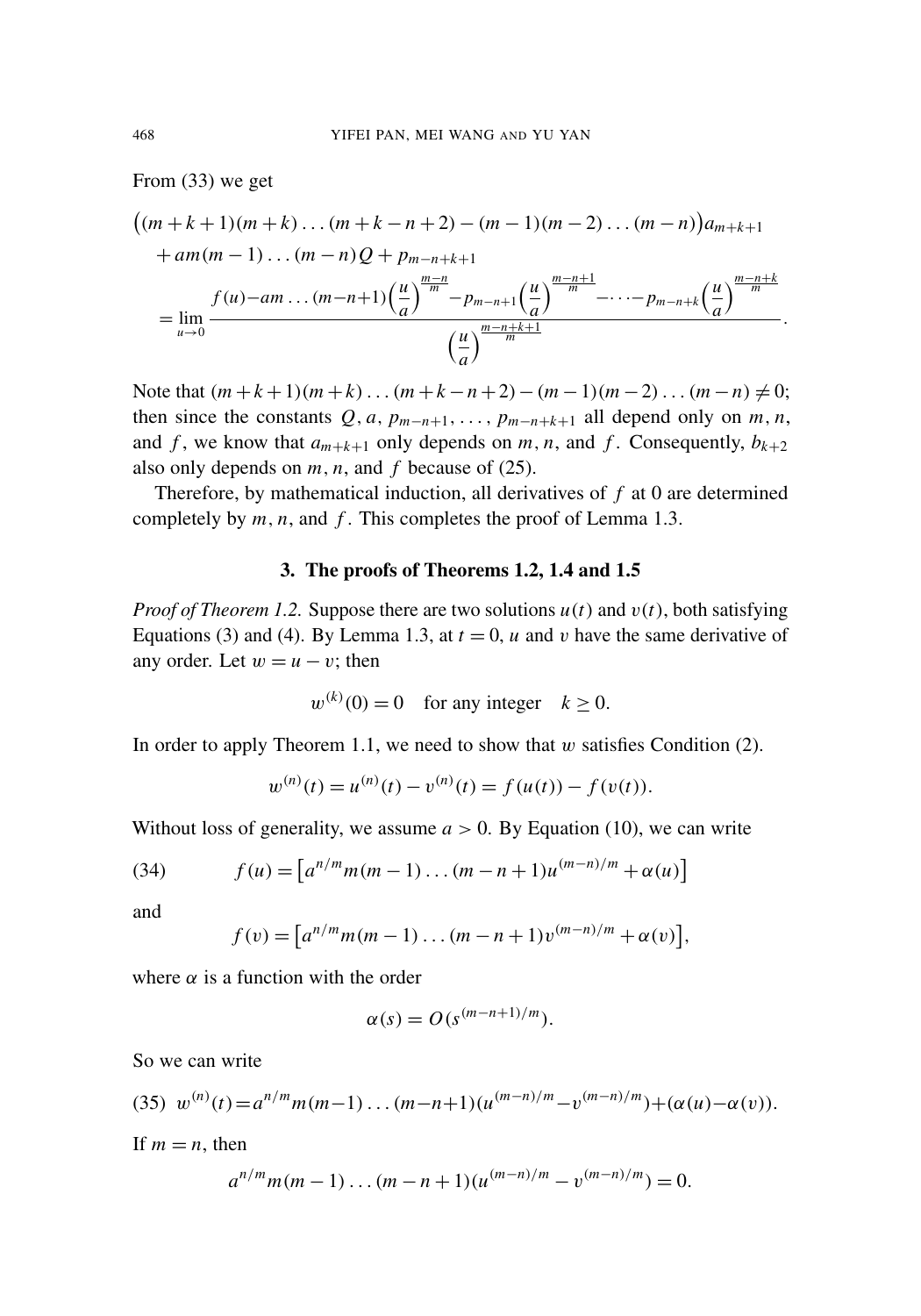If  $m > n$ , by the mean value theorem,

(36) 
$$
|u^{(m-n)/m}-v^{(m-n)/m}| \leq \frac{m-n}{m} \zeta^{-n/m} |u-v|,
$$

where  $\zeta(t)$  is between  $u(t)$  and  $v(t)$ . Since  $u(t) = at^m + O(t^{m+1})$  and  $v(t) =$  $at^m + O(t^{m+1})$ , we know that  $\zeta(t) = at^m + O(t^{m+1})$ , which implies

<span id="page-17-0"></span>
$$
\zeta^{n/m} = a^{n/m} t^n (1 + O(t)) \ge C t^n
$$

for some constant  $C > 0$  when *t* is sufficiently small. Thus

<span id="page-17-1"></span>
$$
\zeta^{-n/m}|u-v|\leq C^{-1}\frac{|u-v|}{t^n},
$$

and by [\(36\),](#page-17-0) we know that

$$
(37) \qquad a^{n/m}m(m-1)\dots(m-n+1)\big|u^{(m-n)/m}-v^{(m-n)/m}\big| \leq C\frac{|u-v|}{t^n}
$$

for another constant  $C > 0$ .

Next, we estimate  $|\alpha(u) - \alpha(v)|$ .

From [\(3\),](#page-3-1) we know that f is differentiable with respect to t, since  $u^{(n)}(t)$  is differentiable with respect to *t*. Condition [\(4\)](#page-3-2) shows that  $(du/dt)(t) \neq 0$  when  $t > 0$ is sufficiently small. Then by the inverse function theorem, *t* is differentiable with respect to  $u$ . Thus, when  $u$  is small and positive,  $f$  is differentiable with respect to  $u$  and  $df$ 

$$
\frac{df}{du} = \frac{df}{dt} \cdot \frac{dt}{du}.
$$

Then by [\(34\),](#page-16-1) since f is differentiable on a small interval  $(0, \delta)$ ,  $\alpha$  is also differentiable on a small interval  $(0, \delta)$ . By the mean value theorem,

$$
\alpha(u) - \alpha(v) = \alpha'(\eta)(u - v),
$$

where  $\eta(t)$  is between  $u(t)$  and  $v(t)$ . Because  $u(t) = at^m + O(t^{m+1})$  and  $v(t) =$  $at^m + O(t^{m+1})$ , we know that  $\eta(t) = at^m + O(t^{m+1}) \ge Ct^m$  when *t* is small, and thus

$$
\eta^{-(n-1)/m} = O(t^{-(n-1)}).
$$

From  $\alpha(s) = O(s^{(m-n+1)/m})$  we get  $\alpha'(s) = O(s^{-(n-1)/m})$ . Therefore

<span id="page-17-2"></span>
$$
\alpha'(\eta) = O(\eta^{-(n-1)/m}) = O(t^{-(n-1)}).
$$

Thus for some  $C > 0$ ,

(38) 
$$
|\alpha(u) - \alpha(v)| \leq Ct^{-(n-1)}|u - v| \leq Ct^{-n}|u - v| \text{ since } 0 < t < 1.
$$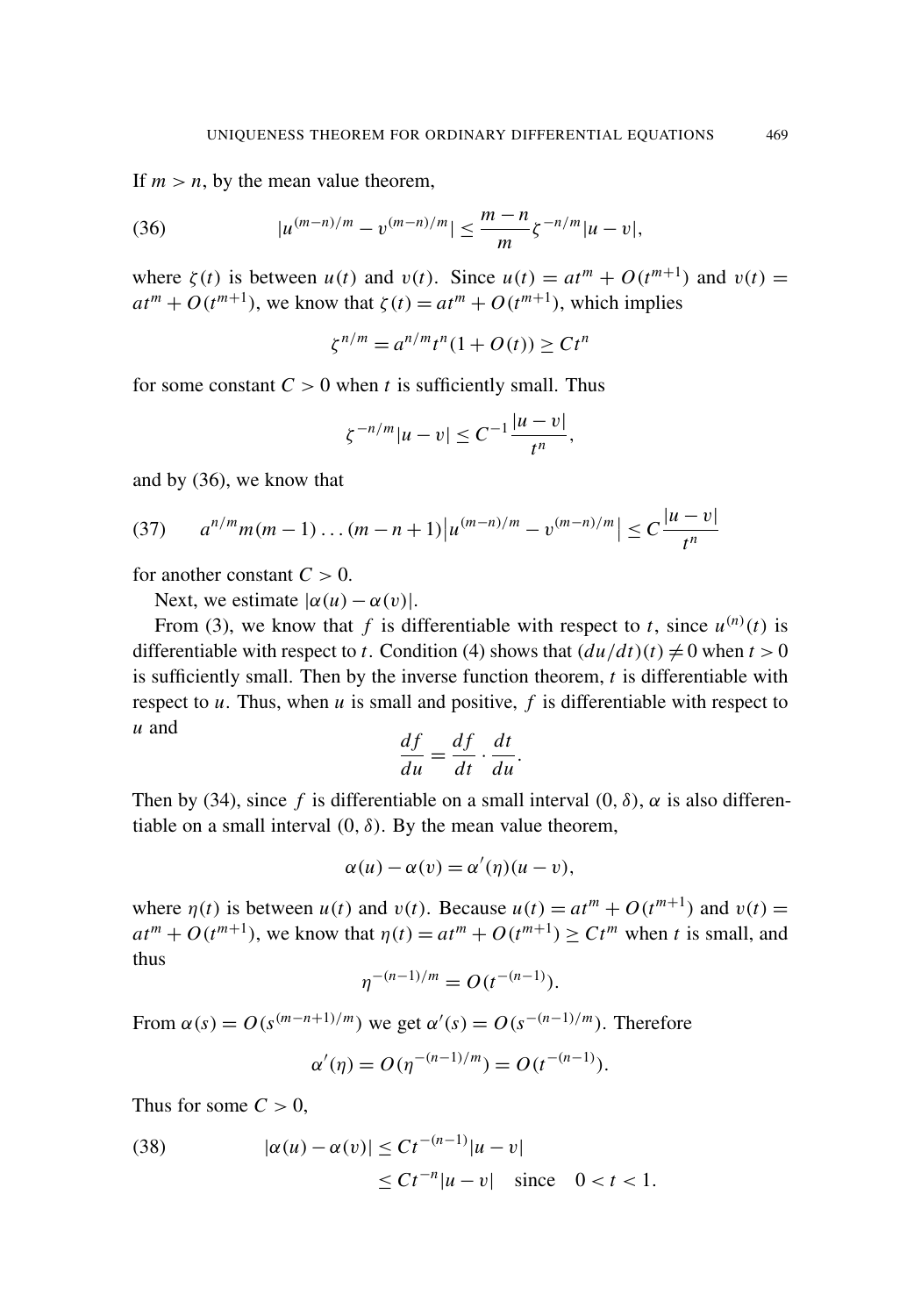Combining Equations [\(35\),](#page-16-2) [\(37\),](#page-17-1) and [\(38\),](#page-17-2) we conclude

$$
|w^{(n)}(t)| \leq C \frac{|u(t) - v(t)|}{t^n} = C \frac{|w(t)|}{t^n}.
$$

Finally, extend the domain of  $w(t)$  to  $[-1, 1]$  by defining  $w(t) = w(-t)$  when  $-1 \le t < 0$ . Then  $w \in C^{\infty}([-1, 1])$  and it satisfies Condition [\(2\).](#page-2-1) By [Theorem 1.1,](#page-2-2)  $w \equiv 0$ , which means  $u \equiv v$ .

This completes the proof of [Theorem 1.2.](#page-3-0)  $\Box$ 

*Proof of [Theorem 1.4.](#page-3-4)* Without loss of generality we assume *a* > 0. We apply the same analysis as in the proof of [Lemma 1.3](#page-3-3) to  $u_1$  and  $u_2$ , respectively. Similar to  $(11)$ , we have

$$
a^{n/m} = \lim_{u_1 \to 0} \frac{f(u_1)}{m(m-1)\dots(m-n+1)u_1^{(m-n)/m}}
$$
  
= 
$$
\lim_{s \to 0} \frac{f(s)}{m(m-1)\dots(m-n+1)s^{(m-n)/m}}
$$

and

$$
b^{n/l} = \lim_{u_2 \to 0} \frac{f(u_2)}{l(l-1)\dots(l-n+1)u_2^{(l-n)/l}} = \lim_{s \to 0} \frac{f(s)}{l(l-1)\dots(l-n+1)s^{(l-n)/l}}.
$$

Suppose  $m \neq l$ ; without loss of generality we assume  $m < l$ . Dividing the two equations, we get

$$
a^{n/m}b^{-n/l} = \frac{l(l-1)\dots(l-n+1)}{m(m-1)\dots(m-n+1)}\lim_{s\to 0}s^{(l-n)/l-(m-n)/m}
$$
  
= 
$$
\frac{l(l-1)\dots(l-n+1)}{m(m-1)\dots(m-n+1)}\lim_{s\to 0}s^{n/m-n/l}.
$$

Since  $m < l$ ,  $\lim_{s\to 0} s^{n/m-n/l} = 0$ . However,  $a^{n/m}b^{-n/l} \neq 0$ . This is a contradiction.

Therefore  $m = l$ , and consequently  $a = b$ . Then by [Theorem 1.2,](#page-3-0) we know that  $u_1 \equiv u_2$  for small *t*.

*Proof of [Theorem 1.5.](#page-4-0)* The proof of [Lemma 1.3](#page-3-3) shows that near 0, *t* is a function of *u*, and therefore  $u^{(n)}(t)$  can be expressed as a function f of *u*. Thus [\(3\)](#page-3-1) holds when  $t > 0$  is small. From Condition [\(4\),](#page-3-2) we define  $f(0) = 0$ .

By the first two equations in [\(10\)](#page-6-2) and the discussions in the [Appendix,](#page-19-0) we know that there is a function *h* that is  $C^1$  on the closed interval [0,  $\epsilon$ ] for some  $\epsilon > 0$ , such that

<span id="page-18-0"></span>
$$
f(u) = am(m-1)...(m-n+1)\tilde{x}^{m-n} + h(\tilde{x})\tilde{x}^{m-n}.
$$

By definition [\(7\),](#page-5-2) we have

(39) 
$$
f(u) = am(m-1)...(m-n+1)\left(\frac{u}{a}\right)^{(m-n)/m} + h\left(\left(\frac{u}{a}\right)^{1/m}\right)\left(\frac{u}{a}\right)^{(m-n)/m}
$$

.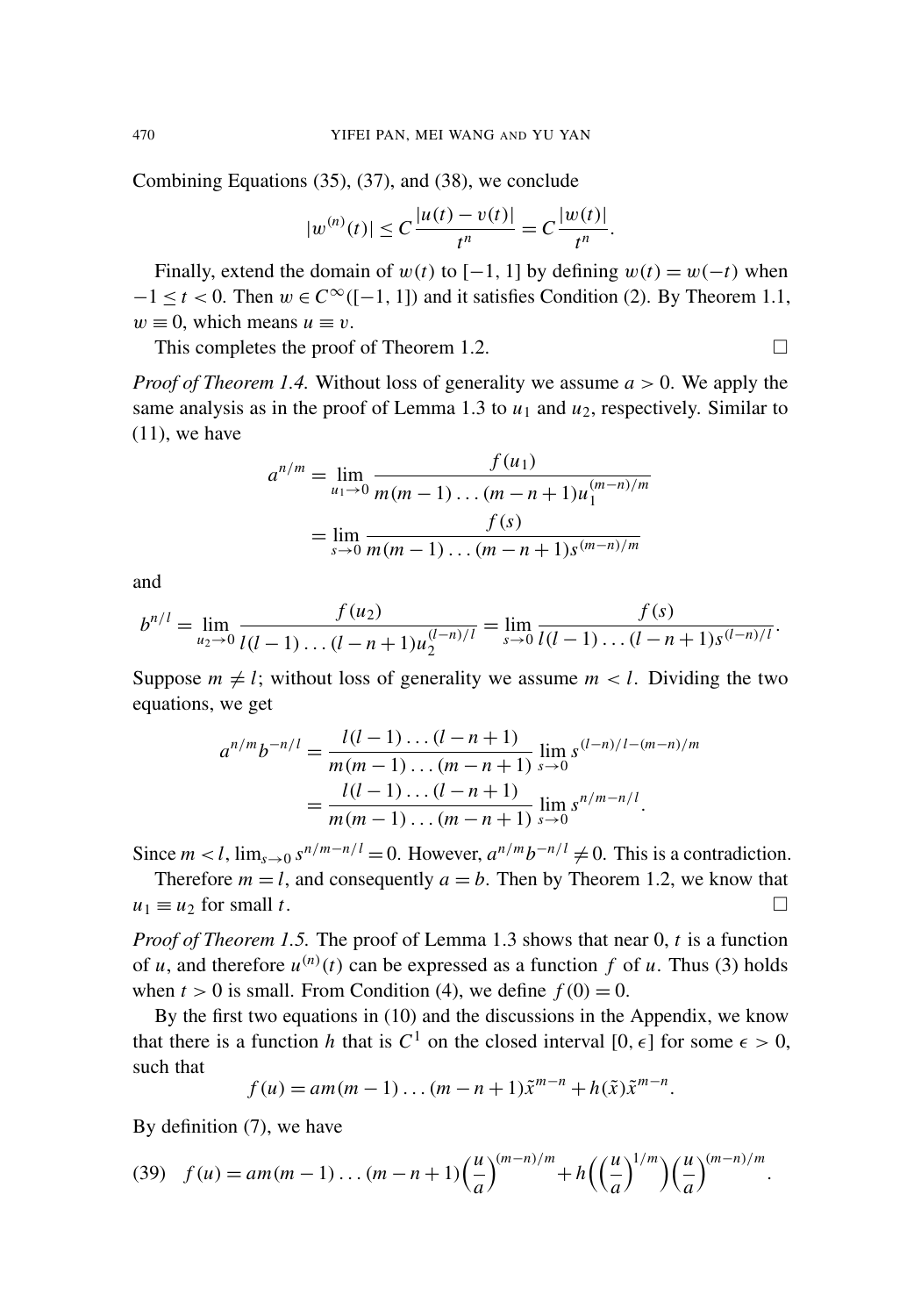Since  $0 \le (m - n)/m < 1$  and  $0 < 1/m < 1$ , it is well known that  $u^{(m-n)/m}$  and  $u^{1/m}$  are Hölder continuous on the closed interval [0, 1] with Hölder coefficients  $(m - n)/m$  and  $1/m$ , respectively. This implies that the first term in [\(39\)](#page-18-0) is Hölder continuous on [0, 1].

Since *h* is  $C^1$  on [0,  $\epsilon$ ], it is also Hölder continuous on [0,  $\epsilon$ ]. Then since the composition of two Hölder continuous functions is Hölder continuous, we know that  $h((u/a)^{1/m})$  is Hölder continuous with respect to *u* on a closed interval [0,  $\delta$ ] with  $\delta > 0$ . Next, because the product of two Hölder continuous functions is also Hölder continuous, we know that  $h((u/a)^{1/m}) \cdot (u/a)^{(m-n)/m}$  is Hölder continuous. Thus the second term in [\(39\)](#page-18-0) is Hölder continuous on [0,  $\delta$ ].

Therefore, *f* is Hölder continuous on [0,  $\delta$ ] and the theorem is proved.  $\Box$ 

#### <span id="page-19-3"></span>Appendix: Differentiation of the Taylor expansion

<span id="page-19-0"></span>We will discuss the regularity of the remainder term in the Taylor expansion of a function that is used in the proof of [Theorem 1.5](#page-4-0) and the differentiation of the Taylor expansion that is frequently used in the proof of [Lemma 1.3.](#page-3-3)

<span id="page-19-1"></span>In general, consider a function  $g(x) \in C^{k+1}([a, b])$ ; by the Taylor theorem, we can write

(40) 
$$
g(x) = g(a) + g'(a)(x - a)
$$
  
  $+ \frac{g''(a)}{2!}(x - a)^2 + \dots + \frac{g^{(k)}(a)}{k!}(x - a)^k + h(x)(x - a)^k,$ 

where  $\lim_{x \to a} h(x) = 0$ . An explicit expression for  $h(x)$  is

(41) 
$$
h(x) = \frac{g^{(k+1)}(\xi)}{(k+1)!}(x-a),
$$

where  $a < \xi < x$ .

From [\(40\)](#page-19-1) we know that  $h(x)$  is  $C^1$  on  $(a, b]$ . Next we show that it is actually  $C^1$  up to the boundary, on [a, b].

<span id="page-19-4"></span>Taking the derivative on both sides of [\(40\),](#page-19-1) we get

(42) 
$$
g'(x) = g'(a) + g''(a)(x - a) + \cdots + \frac{g^{(k)}(a)}{(k-1)!}(x - a)^{k-1} + h'(x)(x - a)^{k} + kh(x)(x - a)^{k-1}.
$$

Define  $h(a) = 0$ , so *h* is continuous on [*a*, *b*]. Write

<span id="page-19-2"></span>
$$
P(x) = g(a) + g'(a)(x - a) + \frac{g''(a)}{2!}(x - a)^2 + \dots + \frac{g^{(k)}(a)}{k!}(x - a)^k;
$$

then  $h(x) = \frac{g(x) - P(x)}{f(x)}$  $\frac{f(x)}{(x-a)^k}$ . By the definition of limits,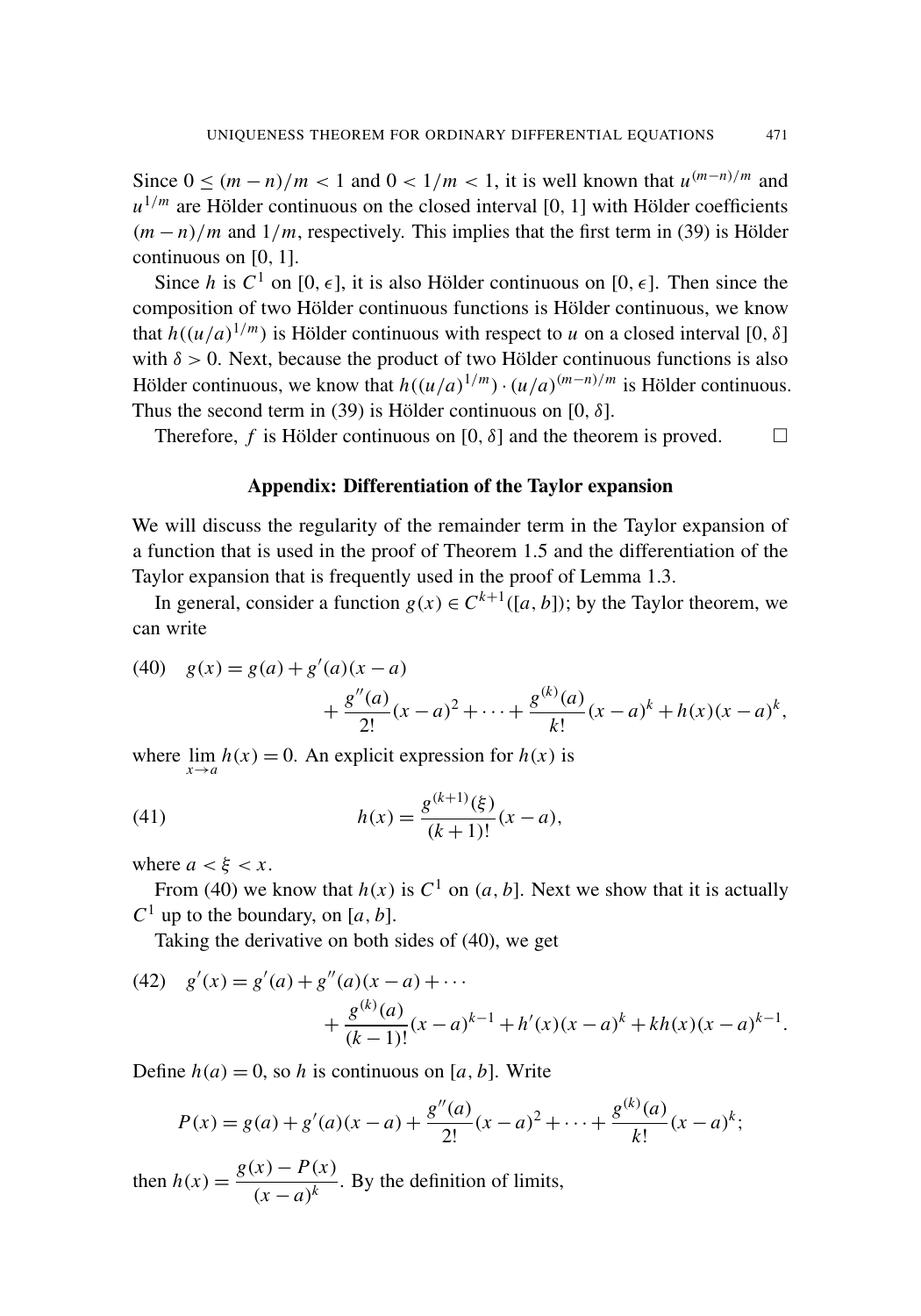(43) 
$$
h'(a) = \lim_{x \to a} \frac{h(x) - h(a)}{x - a} = \lim_{x \to a} \frac{g(x) - P(x)}{(x - a)^{k+1}}
$$
  
\n
$$
\vdots
$$
  
\n
$$
= \frac{g^{(k+1)}(a) - P^{(k+1)}(a)}{(k+1)!}
$$
 applying l'Hospital's rule  $k + 1$  times  
\n
$$
= \frac{g^{(k+1)}(a)}{(k+1)!},
$$

where we have used the fact that  $P^{(k+1)}(a) = 0$ .

When  $x > a$ ,

$$
h'(x) = \frac{d}{dx} \left( \frac{g(x) - P(x)}{(x - a)^k} \right)
$$
  
= 
$$
\frac{(g'(x) - P'(x))(x - a)^k - (g(x) - P(x))k(x - a)^{k-1}}{(x - a)^{2k}}
$$
  
= 
$$
\frac{g'(x) - P'(x)}{(x - a)^k} - \frac{k(g(x) - P(x))}{(x - a)^{k+1}}.
$$

By repeatedly applying l'Hospital's rule, we know that

$$
\lim_{x \to a} \frac{g'(x) - P'(x)}{(x - a)^k} = \frac{g^{(k+1)}(a) - P^{(k+1)}(a)}{k!} = \frac{g^{(k+1)}(a)}{k!}
$$

and

<span id="page-20-0"></span>
$$
\lim_{x \to a} \frac{k(g(x) - P(x))}{(x - a)^{k+1}} = \frac{k(g^{(k+1)}(a) - P^{(k+1)}(a))}{(k+1)!} = \frac{kg^{(k+1)}(a)}{(k+1)!}.
$$

Therefore

(44) 
$$
\lim_{x \to a} h'(x) = \frac{g^{(k+1)}(a)}{k!} - \frac{kg^{(k+1)}(a)}{(k+1)!} = \frac{g^{(k+1)}(a)}{(k+1)!}.
$$

Equations [\(43\)](#page-19-2) and [\(44\)](#page-20-0) show that  $h(x)$  is  $C<sup>1</sup>$  on the closed interval [a, b].

Furthermore, we know that for any  $x \in [a, b]$ ,  $|h'(x)| \leq C$  for some constant  $C_1$ , and thus

$$
|h'(x)(x-a)^k| \le C_1 |x-a|^k.
$$

Since  $g(x) \in C^{k+1}([a, b])$ , from [\(41\)](#page-19-3) we know that  $|h(x)| \leq C_2|x - a|$  for some constant *C*2, and thus

<span id="page-20-1"></span>
$$
|kh(x)(x-a)^{k-1}| \le kC_2|x-a|^k.
$$

Therefore, [\(42\)](#page-19-4) can be written as

(45) 
$$
g'(x) = g'(a) + g''(a)(x-a) + \cdots + \frac{g^{(k)}(a)}{(k-1)!}(x-a)^{k-1} + O(x-a)^k.
$$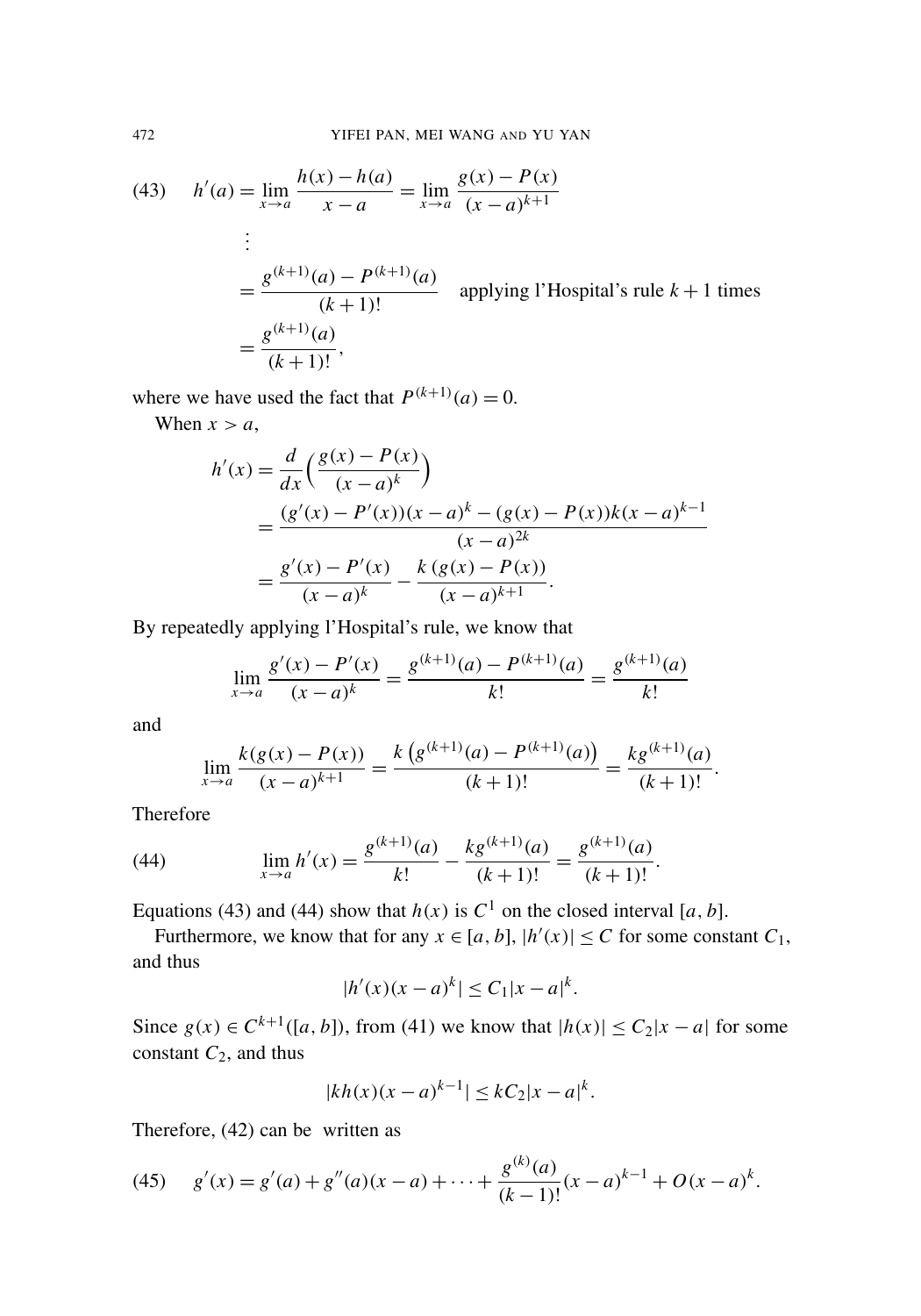Since the first, second, ..., and  $(k-1)$ -th derivatives of  $g'(x)$  at *a* are  $g''(a)$ ,  $g^{(3)}(a)$ , ..., and  $g^{(k)}(a)$ , respectively, [Equation \(45\)](#page-20-1) is the Taylor expansion of  $g'(x)$  at *a* to order  $k - 1$ .

Usually we write [\(40\)](#page-19-1) as

(46) 
$$
g(x) = g(a) + g'(a)(x - a) + \frac{g''(a)}{2!}(x - a)^2 + \dots + \frac{g^{(k)}(a)}{k!}(x - a)^k + O((x - a)^{k+1}).
$$

This shows that we can formally differentiate [\(46\)](#page-21-3) to get [\(45\).](#page-20-1)

#### <span id="page-21-3"></span>**References**

- <span id="page-21-0"></span>[Agarwal and Lakshmikantham 1993] R. P. Agarwal and V. Lakshmikantham, *Uniqueness and nonuniqueness criteria for ordinary differential equations*, Series in Real Analysis 6, World Scientific Publishing, River Edge, NJ, 1993. [MR 96e:34002](http://msp.org/idx/mr/96e:34002) [Zbl 0785.34003](http://msp.org/idx/zbl/0785.34003)
- <span id="page-21-2"></span>[Li and Nirenberg 2006] Y. Y. Li and L. Nirenberg, ["A geometric problem and the Hopf lemma, II",](http://dx.doi.org/10.1007/s11401-006-0037-3) *Chinese Ann. Math. Ser. B* 27:2 (2006), 193–218. [MR 2007i:53006](http://msp.org/idx/mr/2007i:53006) [Zbl 1149.53302](http://msp.org/idx/zbl/1149.53302)
- <span id="page-21-1"></span>[Pan and Wang 2008] Y. Pan and M. Wang, ["When is a function not flat?",](http://dx.doi.org/10.1016/j.jmaa.2007.08.044) *J. Math. Anal. Appl.* 340:1 (2008), 536–542. [MR 2008m:26048](http://msp.org/idx/mr/2008m:26048) [Zbl 1131.26016](http://msp.org/idx/zbl/1131.26016)

Received January 25, 2012. Revised February 20, 2012.

YIFEI PAN DEPARTMENT OF MATHEMATICAL SCIENCES INDIANA UNIVERSITY–PURDUE UNIVERSITY FORT WAYNE FORT WAYNE, IN 46805 UNITED STATES and SCHOOL OF MATHEMATICS AND INFORMATICS JIANGXI NORMAL UNIVERSITY NANCHANG **CHINA** [pan@ipfw.edu](mailto:pan@ipfw.edu) MEI WANG

DEPARTMENT OF STATISTICS UNIVERSITY OF CHICAGO CHICAGO, IL 60637 UNITED STATES [meiwang@galton.uchicago.edu](mailto:meiwang@galton.uchicago.edu)

YU YAN DEPARTMENT OF MATHEMATICS AND COMPUTER SCIENCE HUNTINGTON UNIVERSITY HUNTINGTON, IN 46750 UNITED STATES [yyan@huntington.edu](mailto:yyan@huntington.edu)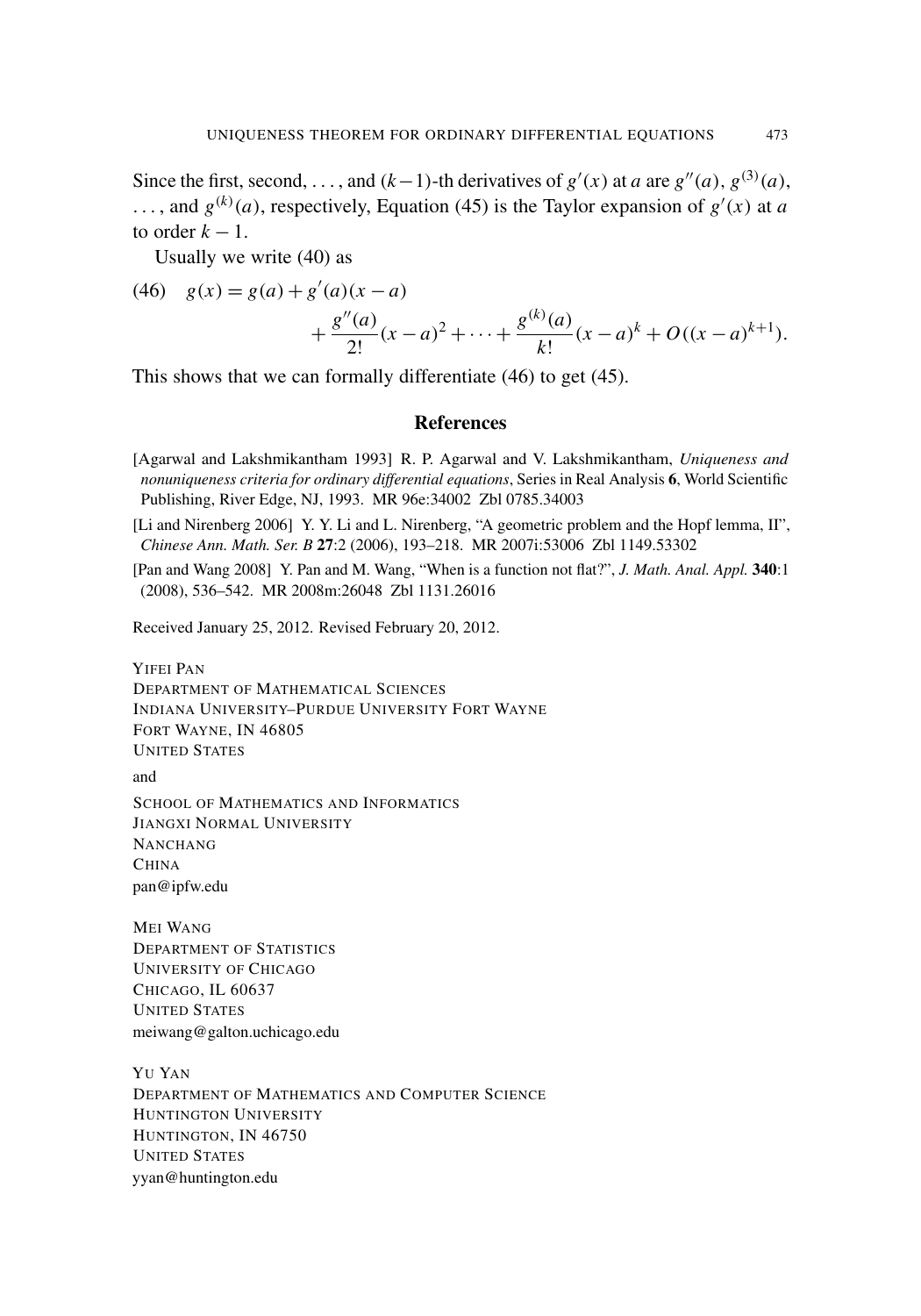## PACIFIC JOURNAL OF MATHEMATICS

[msp.org/pjm](http://msp.org/pjm/)

Founded in 1951 by E. F. Beckenbach (1906–1982) and F. Wolf (1904–1989)

#### **EDITORS**

V. S. Varadarajan (Managing Editor) Department of Mathematics University of California Los Angeles, CA 90095-1555 [pacific@math.ucla.edu](mailto:pacific@math.ucla.edu)

Paul Balmer Department of Mathematics University of California Los Angeles, CA 90095-1555 [balmer@math.ucla.edu](mailto:balmer@math.ucla.edu)

Daryl Cooper Department of Mathematics University of California Santa Barbara, CA 93106-3080 [cooper@math.ucsb.edu](mailto:cooper@math.ucsb.edu)

Jiang-Hua Lu Department of Mathematics The University of Hong Kong Pokfulam Rd., Hong Kong [jhlu@maths.hku.hk](mailto:jhlu@maths.hku.hk)

Don Blasius Department of Mathematics University of California Los Angeles, CA 90095-1555 [blasius@math.ucla.edu](mailto:blasius@math.ucla.edu)

Robert Finn Department of Mathematics Stanford University Stanford, CA 94305-2125 [finn@math.stanford.edu](mailto:finn@math.stanford.edu)

Sorin Popa Department of Mathematics University of California Los Angeles, CA 90095-1555 [popa@math.ucla.edu](mailto:popa@math.ucla.edu)

Paul Yang Department of Mathematics Princeton University Princeton NJ 08544-1000 [yang@math.princeton.edu](mailto:yang@math.princeton.edu)

#### PRODUCTION

Silvio Levy, Scientific Editor, [production@msp.org](mailto:production@msp.org)

#### SUPPORTING INSTITUTIONS

ACADEMIA SINICA, TAIPEI CALIFORNIA INST. OF TECHNOLOGY INST. DE MATEMÁTICA PURA E APLICADA KEIO UNIVERSITY MATH. SCIENCES RESEARCH INSTITUTE NEW MEXICO STATE UNIV. OREGON STATE UNIV.

STANFORD UNIVERSITY UNIV. OF BRITISH COLUMBIA UNIV. OF CALIFORNIA, BERKELEY UNIV. OF CALIFORNIA, DAVIS UNIV. OF CALIFORNIA, LOS ANGELES UNIV. OF CALIFORNIA, RIVERSIDE UNIV. OF CALIFORNIA, SAN DIEGO UNIV. OF CALIF., SANTA BARBARA

Department of Mathematics University of California Riverside, CA 92521-0135 [chari@math.ucr.edu](mailto:chari@math.ucr.edu)

Vyjayanthi Chari

Kefeng Liu Department of Mathematics University of California Los Angeles, CA 90095-1555 [liu@math.ucla.edu](mailto:liu@math.ucla.edu)

Jie Qing Department of Mathematics University of California Santa Cruz, CA 95064 [qing@cats.ucsc.edu](mailto:qing@cats.ucsc.edu)

UNIV. OF CALIF., SANTA CRUZ UNIV. OF MONTANA UNIV. OF OREGON UNIV. OF SOUTHERN CALIFORNIA UNIV. OF UTAH UNIV. OF WASHINGTON WASHINGTON STATE UNIVERSITY

These supporting institutions contribute to the cost of publication of this Journal, but they are not owners or publishers and have no responsibility for its contents or policies.

See inside back cover or [msp.org/pjm](http://msp.org/pjm/) for submission instructions.

The subscription price for 2013 is US \$400/year for the electronic version, and \$485/year for print and electronic. Subscriptions, requests for back issues and changes of subscribers address should be sent to Pacific Journal of Mathematics, P.O. Box 4163, Berkeley, CA 94704-0163, U.S.A. The Pacific Journal of Mathematics is indexed by [Mathematical Reviews,](http://www.ams.org/mathscinet) [Zentralblatt MATH,](http://www.emis.de/ZMATH/) [PASCAL CNRS Index,](http://www.inist.fr/PRODUITS/pascal.php) [Referativnyi Zhurnal,](http://www.viniti.ru/math_new.html) [Current Mathematical Publications](http://www.ams.org/bookstore-getitem/item=cmp) and the [Science Citation Index.](http://www.isinet.com/products/citation/wos/)

The Pacific Journal of Mathematics (ISSN 0030-8730) at the University of California, c/o Department of Mathematics, 798 Evans Hall #3840, Berkeley, CA 94720-3840, is published monthly except July and August. Periodical rate postage paid at Berkeley, CA 94704, and additional mailing offices. POSTMASTER: send address changes to Pacific Journal of Mathematics, P.O. Box 4163, Berkeley, CA 94704-0163.

PJM peer review and production are managed by EditFLOW® from Mathematical Sciences Publishers.

PUBLISHED BY



nonprofit scientific publishing <http://msp.org/> © 2013 Mathematical Sciences Publishers